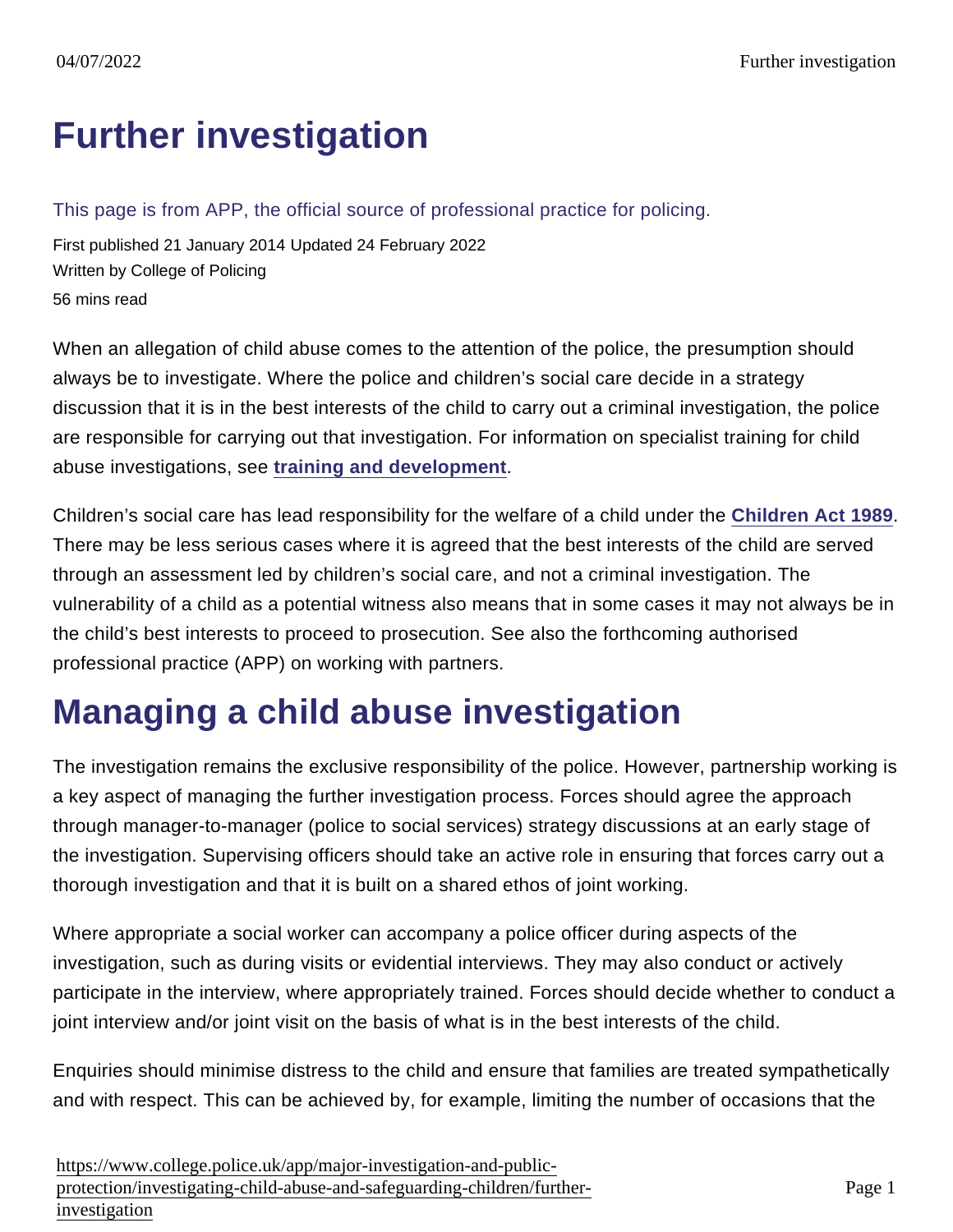child has to relate an account of what has happened to them, or by reducing the frequency of agency visits to the child's home.

Investigating officers should consult [HM Government \(2015\) Working Together to Safeguard](https://library.college.police.uk/docs/Working-Together-to-Safeguard-Children-2015.pdf) [Children](https://library.college.police.uk/docs/Working-Together-to-Safeguard-Children-2015.pdf) and [Welsh Assembly Government \(n.d.\) Safeguarding Children: Working Together](http://wales.gov.uk/docs/dhss/publications/091126safeguardingchildrenen.pdf) [Under the Children Act 2004](http://wales.gov.uk/docs/dhss/publications/091126safeguardingchildrenen.pdf) for information on the conduct of enquiries into children suffering or likely to suffer significant harm (under [the Children Act 1989 s 47](http://www.legislation.gov.uk/ukpga/1989/41/section/47) ).

#### Media management

The investigating officer should be aware of the dangers of uncontrolled or inappropriate media reporting on future criminal proceedings. There is also the potential for comment from the victim and their family and/or the accused and their family leading to contempt of court.

Some cases that have attracted media attention have led the defence to suggest that the defendant is unable to have a fair trial because of the level and nature of media reporting. There are many legal restrictions governing what might be said to the media during the course of criminal and/or care proceedings, and there may be injunctions in force. The Crown Prosecution Service (CPS) can provide advice on these issues.

Advice should be sought from the force press office (or local equivalent) and a media strategy agreed whenever it is apparent that a particular case has attracted media interest.

All other agencies concerned in the investigation, particularly children's social care, should participate in the strategy. It should ensure that agreed, consistent statements are issued by designated spokespersons and that staff in each agency have a clear line of referral.

Victims and their families should be protected from the potential trauma of media interest. Press releases must not identify victims to ensure that they are shielded from media attention.

For further information see:

- the forthcoming APP on managing major investigations
- [College of Policing \(2013\) Guidance on Relationships with the Media](https://library.college.police.uk/docs/college-of-policing/Media-Relationships-Guidance-2013.pdf)
- [International Federation of Journalists \(2002\) Child Rights and the Media: Putting Children](http://www.ifj.org/assets/docs/247/254/cf73bf7-c75e9fe.pdf) [in the Right](http://www.ifj.org/assets/docs/247/254/cf73bf7-c75e9fe.pdf)

[https://www.college.police.uk/app/major-investigation-and-pu](https://www.college.police.uk/app/major-investigation-and-public-protection/investigating-child-abuse-and-safeguarding-children/further-investigation)blic[protection/investigating-child-abuse-and-safeguarding-children/fu](https://www.college.police.uk/app/major-investigation-and-public-protection/investigating-child-abuse-and-safeguarding-children/further-investigation)rther[investigation](https://www.college.police.uk/app/major-investigation-and-public-protection/investigating-child-abuse-and-safeguarding-children/further-investigation)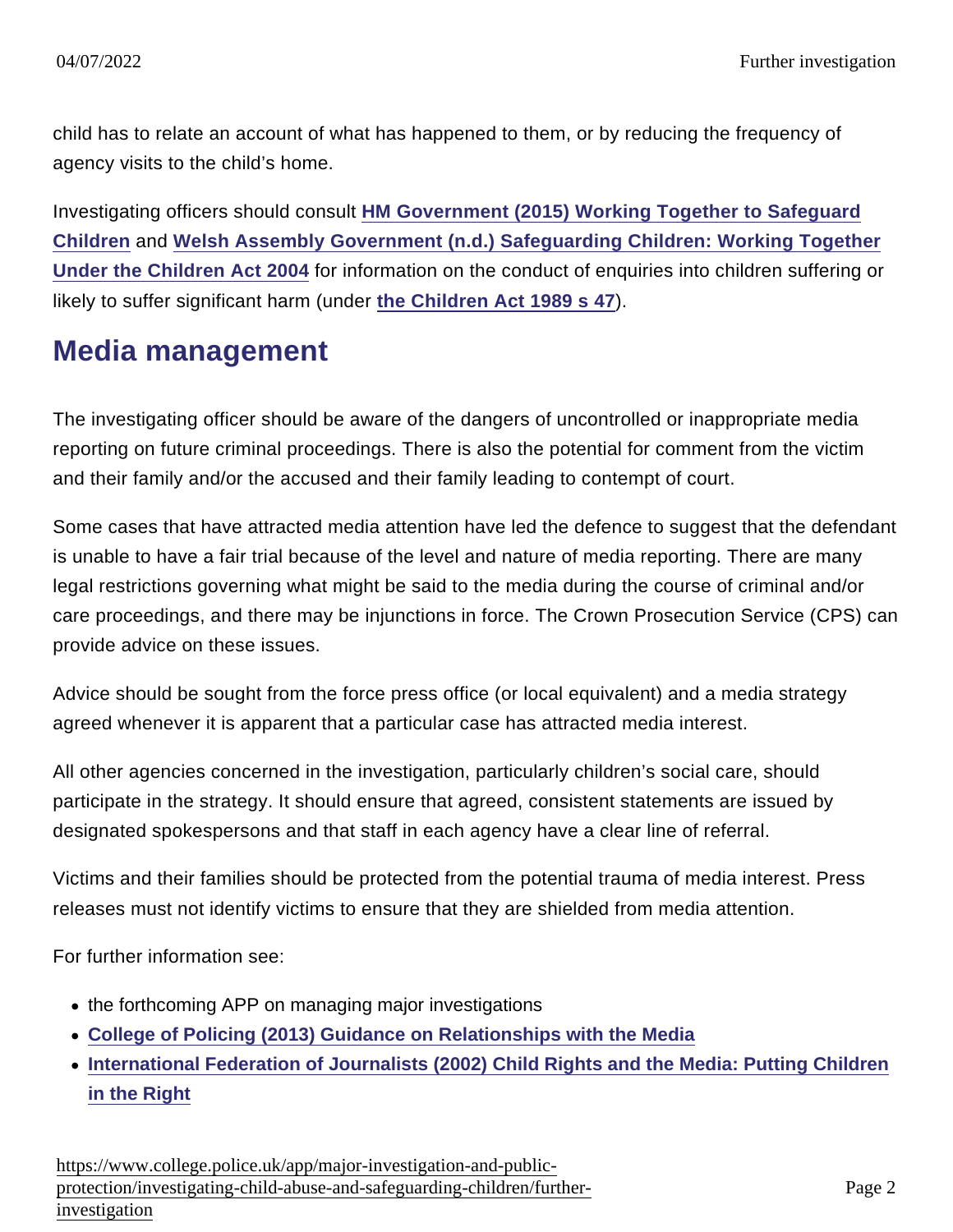#### Responding to the press

Officers should be guided by the following principles.

- The welfare of the child, including protecting the child's identity and that of any other children.
- Avoidance of further harm to children.
- Consideration for the child victim(s) and their families.
- Respect for the professional status of each agency involved.
- Need for the content to be accurate and informative.
- Lawfulness.
- Potential for harm to future criminal proceedings.
- Need for the media to receive consistent messages from all agencies involved, including the message that child abuse is taken seriously.
- Details of the support provided to victims who come forward.
- Consideration for the alleged offender(s) and their families.

# Lines of enquiry in child abuse investigations

Investigating officers should explore the background and history of the offender when concern about the welfare of a child has been expressed. This helps to determine whether there is a pattern of abuse against one child or several children, or whether evidence suggests it is a single incident against one child.

Investigations should relate not only to the child about whom concern has been expressed but any other children in the family. Information obtained should be used in any multi-agency child protection responses and police action, including producing prosecution files. See the forthcoming APP on working with partners. Officers should consider the lines of enquiry in [child abuse](https://www.app.college.police.uk/app-content/major-investigation-and-public-protection/child-abuse/police-response/staffing/#child-abuse-investigation-units) [investigations](https://www.app.college.police.uk/app-content/major-investigation-and-public-protection/child-abuse/police-response/staffing/#child-abuse-investigation-units) and [cases of neglect](https://www.app.college.police.uk/app-content/major-investigation-and-public-protection/child-abuse/further-investigation/#potential-lines-of-enquiry-in-cases-of-neglect-checklist) , and develop them further against gaps in the evidence, using them to prove or disprove critical factors in the case.

#### Potential lines of enquiry in child abuse investigations checklist

Officers should follow these potential lines of enquiry, some of which may also be indicators of risk.

- Suspect identity checks, including names used and previous addresses.
- History of previous reports.

[https://www.college.police.uk/app/major-investigation-and-pu](https://www.college.police.uk/app/major-investigation-and-public-protection/investigating-child-abuse-and-safeguarding-children/further-investigation)blic[protection/investigating-child-abuse-and-safeguarding-children/fu](https://www.college.police.uk/app/major-investigation-and-public-protection/investigating-child-abuse-and-safeguarding-children/further-investigation)rther[investigation](https://www.college.police.uk/app/major-investigation-and-public-protection/investigating-child-abuse-and-safeguarding-children/further-investigation)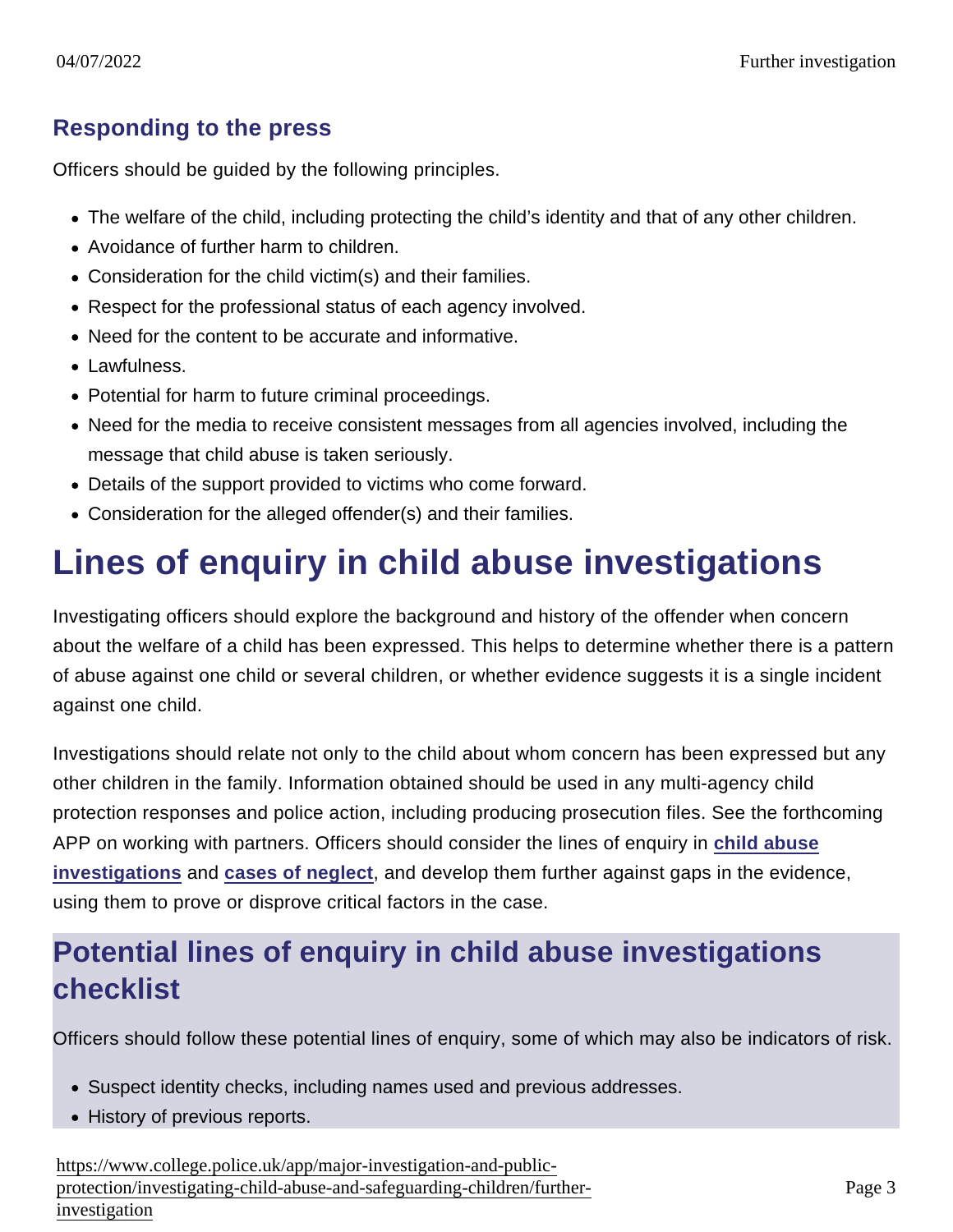- Integrated Children's System.
- Police intelligence systems.
- Records relating to the child or the suspect held by children's social care and other agencies.
- Child contact arrangements and disputes, including any court orders.
- Involvement of children's social care with the family.
- History of the family, for example, information relating to children who have left home.
- Any circumstances in which a child has lived away from home.
- Structure of the family, including step-family relationships, previous and current partners of the parents or carers, any other children related to the suspect.
- Details of individuals who have significant contact with the child, particularly unsupervised contact (for example, babysitter, parent or carer's partner, lodger).
- History of domestic abuse.
- Existence of civil injunctions or other legal proceedings (for example divorce).
- Medical information that may constitute evidence, such as failure to attend medical appointments or developmental checks.
- Evidence of repeated presentation of children with unexplained injuries, obtainable from GPs, health visitors, midwives, hospital emergency care department, dentist and hospital records (including photographs taken).
- Child developmental issues such as emotional and behavioural difficulties.
- Evidence of sexual activity by a child, including use of contraception, abortion, pregnancy, sexually transmitted diseases, abuse through prostitution or sexual exploitation.
- Evidence of grooming by a suspect, including contact with children through working with or applying for jobs with children, paying children for casual work, frequenting places where children congregate, contacting a child by mobile phone, internet chat rooms and taking photographs of children.
- Evidence of travel by the suspect for the purposes of abusing children.
- Evidence of the suspect's access to computers at work and home and use of the internet to abuse children.
- Evidence of previous conduct by a suspect which could provide similar fact evidence.
- Evidence of animal abuse by the suspect (for example, from the RSPCA).
- Parenting style, including neglect, failure to seek medical care, physical chastisement and verbal, psychological and emotional abuse.
- Evidence of alcohol or substance misuse, or mental ill health of the parent or carer.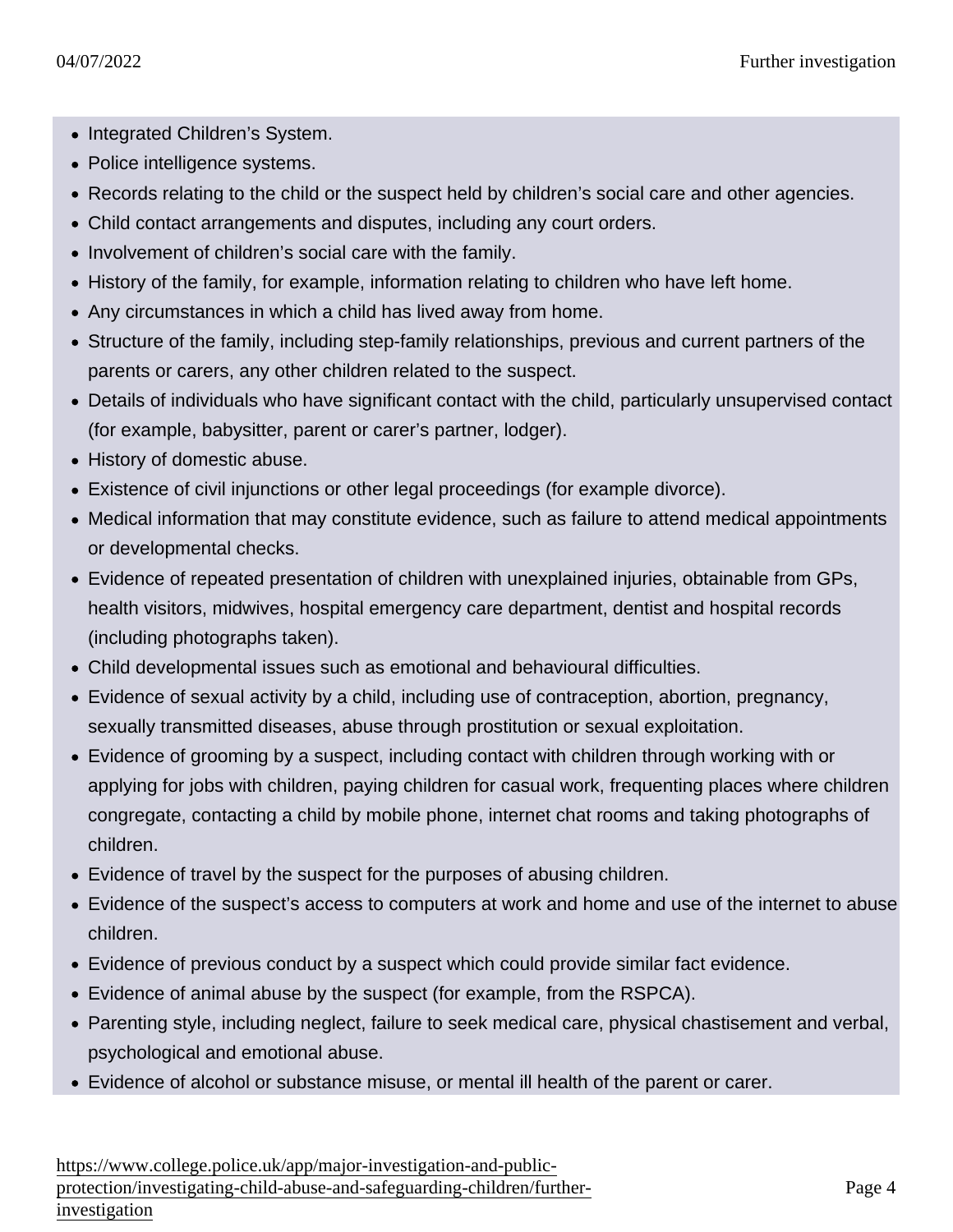- Records held by any agency or police force about requests from the suspect for information for example, Police National Computer (PNC) records or requests under the [Data Protection Act](http://www.legislation.gov.uk/ukpga/1998/29/contents) [1998](http://www.legislation.gov.uk/ukpga/1998/29/contents) or the [Freedom of Information Act 2000](http://www.legislation.gov.uk/ukpga/2000/36/contents) .
- Significant events in a family, including accidents, illness, death of a family member.
- Poor presentation and self-care skills within the family.
- The family's social integration and access to community resources, including social support of relatives, neighbours and friends, and more formal networks such as the support of particular agencies.
- Evidence held by other agencies such as healthcare professionals, children's social care, probation service, prison service, housing services and youth workers.
- School records, including teachers' notes and any matters coming to the attention of the school nurse, school health service or education welfare officer.
- Any circumstances in which an extra-familial suspect has gained the confidence of the child and/or parents or carers (this may include electronic communications).
- Friends and associates in whom the victim may have confided or who may have witnessed an offence or significant event, or who themselves may have been groomed or subjected to abuse by the same suspect.
- Witnesses to uncharacteristic behaviour by the victim which is linked to abuse (for example, withdrawal, violence or explicit sexual behaviour).
- Potential witnesses to abuse, including neighbours, friends or family.

#### Cases of child neglect

In cases of neglect it may, initially, be unclear whether any offence has been committed. A search of relevant premises, medical examinations and interviews with suspects, children and witnesses should all be considered to determine the circumstances in which a child is cared for and whether any neglect was wilful.

Where there are two carers, consideration should be given to arresting both of them. This allows each one to be interviewed separately, mitigating the possibility of collusion. If it is not possible to prove which carer is responsible for the neglect, it may be that the carers were acting together, for example, one inflicted harm and the other failed to prevent it or failed to seek medical assistance.

#### Potential lines of enquiry in cases of neglect checklist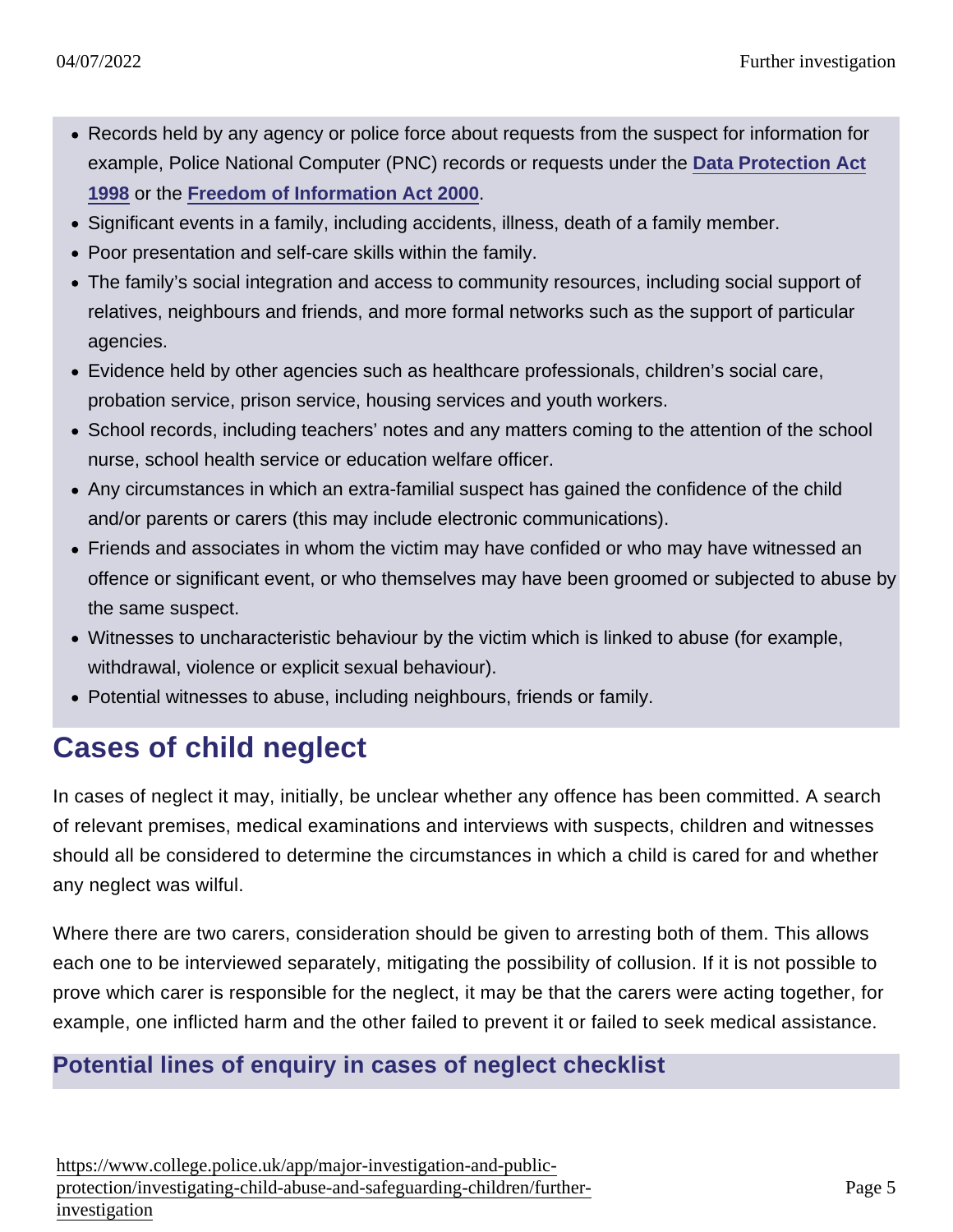In addition to [potential lines of enquiry in child abuse investigations](https://www.app.college.police.uk/app-content/major-investigation-and-public-protection/child-abuse/further-investigation/#potential-lines-of-enquiry-in-child-abuse-investigations-checklist) , officers should follow these potential lines of enquiry, as appropriate.

- A house search should focus on evidence of:
	- hazards such as bare electric wires, unguarded heating appliances, broken windows
	- damaged or unguarded stairs, needles, broken toilets, animal or human faeces, all of which may render lodging inadequate
	- hazards in the garden or nearby
	- kitchens revealing inadequate or unhygienic facilities, lack of food or water
	- bathrooms revealing inadequate or unhygienic provision for sewage and cleaning
	- bedrooms revealing inadequate or unhygienic sleeping arrangements
	- concealed food
	- locks on the outside of doors
	- inappropriate electrical appliances and quality of heating
	- weapons or implements that may match marks found on children
	- inadequate storage of, or inappropriate accessibility to, medicines or poisons, dangerous drugs, drugs paraphernalia, pornography or sex aids
	- general observations of the home circumstances, dependent on the particular age and needs of the child or children in question, including inadequate play materials or toys
- Reactions of children when spoken to and the interaction between children and parents or carers.
- Financial means of the suspect, which may assist in proving that neglect was wilful and as potential rebuttal evidence should finance be advanced as part of the defence or in mitigation.
- Medical examination and expert evidence on the health, condition, physical and mental development of the child (for example, dental examination to prove the condition of a child's teeth and oral hygiene).
- Statements from neighbours, school teachers and staff from other agencies, which may demonstrate the persistence of neglect such as inadequate clothing, hunger and falling asleep at school.
- Any appeals made by the child to a carer for respite or treatment and their responses to the child.
- Position and relationship of the carer to the child, including their respective ages.
- Whether the carers have been responsible for other children and their experience of caring for children (for example, feeding, nappy changing, sleeping habits and behaviour).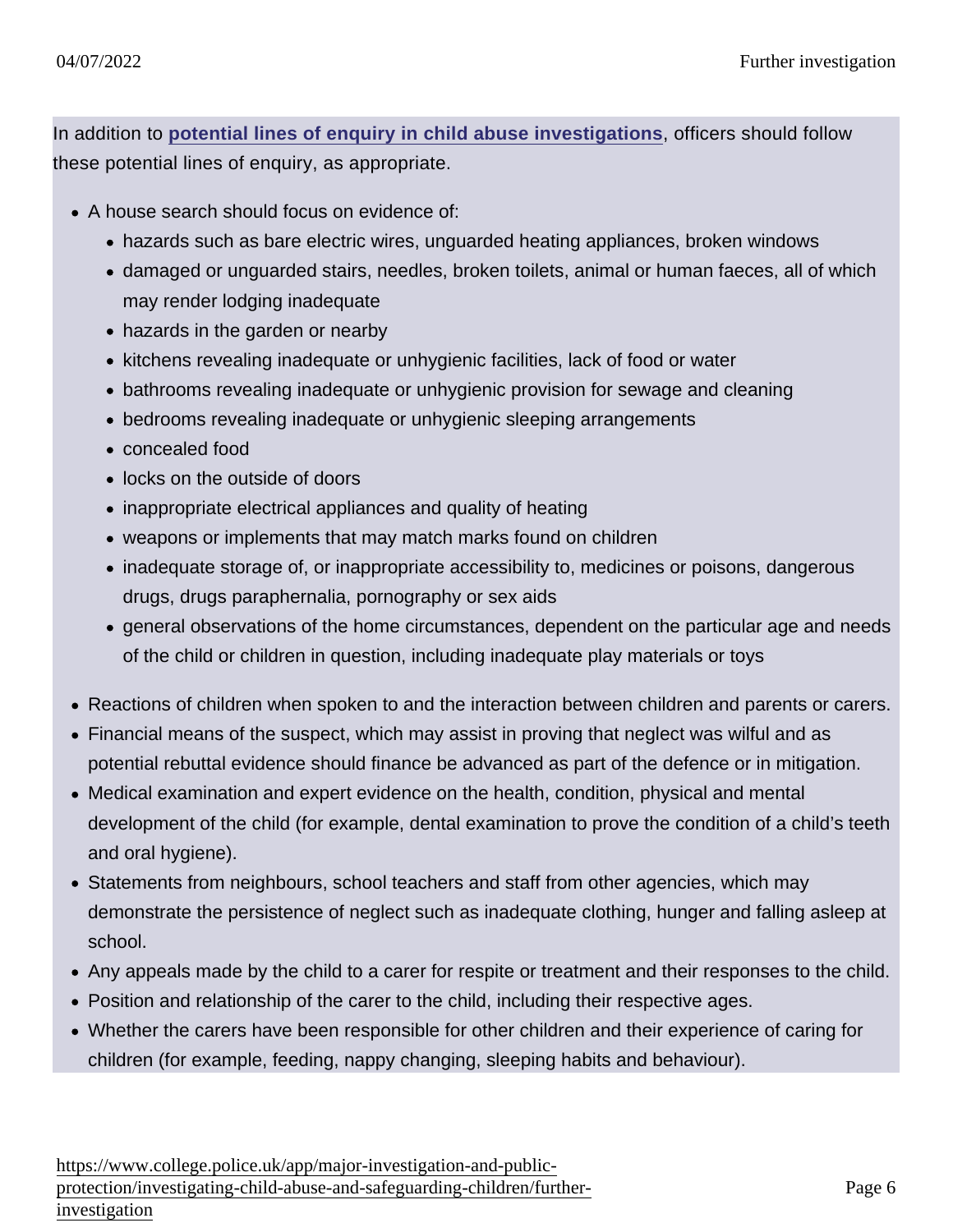- Where relevant, any difficulties at birth or immediately after birth for the mother, father, other carer or baby.
- Carer's understanding of any medical condition of the child.
- Any advice or instructions given by medical staff at birth or after.
- Carer's observations of the other parent's or carer's handling of the child.
- What impact the arrival of the child had on the carer's circumstances and relationship.
- What support was available and was received.
- Particular circumstances of the discovery of the problem, including:
	- any medical condition or agency intervention
	- where the child was located
	- description of the setting
	- last time the child was seen
	- condition of the child
	- details of when the child last presented as expected
	- actions and behaviours of the suspect and partner before, during and after events
- Details of who had care of the child at any relevant times.
- Details of individuals who have significant contact with the child, particularly unsupervised contact (for example, babysitter, parent's partner).
- Whether the carer can identify any hazards or inadequate care arrangements (for example, lack of food, hygiene or accessible hazards such as open fires or medicines in the home) and is aware of why these present a risk of harm to the child.

## Lines of enquiry in cases involving indecent images of child abuse

Sometimes an investigation begins with the allocation of an intelligence package generated by Child Exploitation and Online Protection Command (CEOP) or the force hi-tech crime unit. The level of detail in each package will vary but is likely to include the following information, if available and relevant:

- The suspect's personal details (for example, name, date of birth, address, marital status, parental status, employment status).
- Summary of the circumstances in which the indecent images were discovered.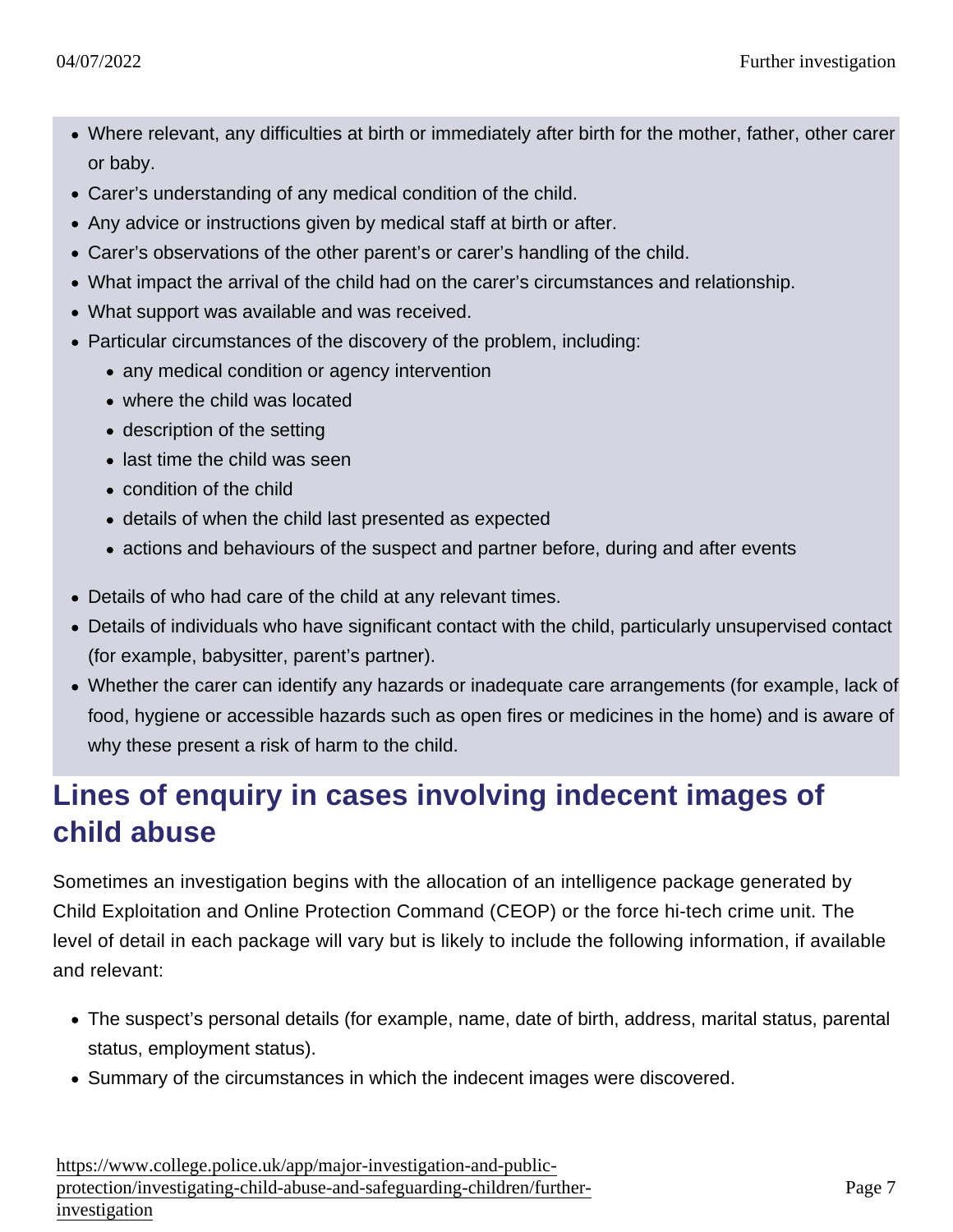- Summary of the suspect's online behaviour leading to the suspicion of a criminal offence.
- Internet provider address and internet service provider.
- Screen names and nicknames attributed to the suspect.
- Payment provider, credit card, online payment provider and bank details.
- Times and dates of specific incidents.
- Contact details of the officer initiating the intelligence package.

Intelligence packages are likely to identify individuals who have accessed child abuse images over the internet (for example, using peer-to-peer technology which connects computers to each other). The initial evidence recovery stage of the investigation is intended to secure evidence of possession of such images, and to identify, locate and safeguard any of the identifiable victims. It also assists in disclosing the role played by suspects in producing, possessing and distributing indecent images of children. In most cases, this involves a search of the premises associated with the suspect to recover the computer used to download the images, and any storage media on which images may have been kept.

Officers should assess new material generated by the investigation to ascertain if it indicates that the child, the suspect or the location can be identified.

#### Risk assessment

The intelligence package may contain a risk assessment. This can include an assessment of the suspect's likelihood of having committed, or potential to commit, a contact offence. Someone who has regular, unsupervised contact with a child is a high risk, and where a child can be identified urgent action should be taken. Not all intelligence packages are accompanied by a risk assessment as the relevant information is not always available. See also [risk identification](https://www.app.college.police.uk/app-content/major-investigation-and-public-protection/child-abuse/concern-for-a-child/#risk-identification) .

CEOP does not generally have access to the kind of information which enables a risk assessment to be made (for example, whether or not a child is present at the suspect's address). Local force systems should be in place to ensure that risk assessments of suspects are carried out and recorded.

Where police forces are confronted with a number of intelligence packages to be investigated, or if there is likely to be a delay in actioning a package for any reason, a risk assessment of the suspect's access to children should be carried out. An intelligence package should be actioned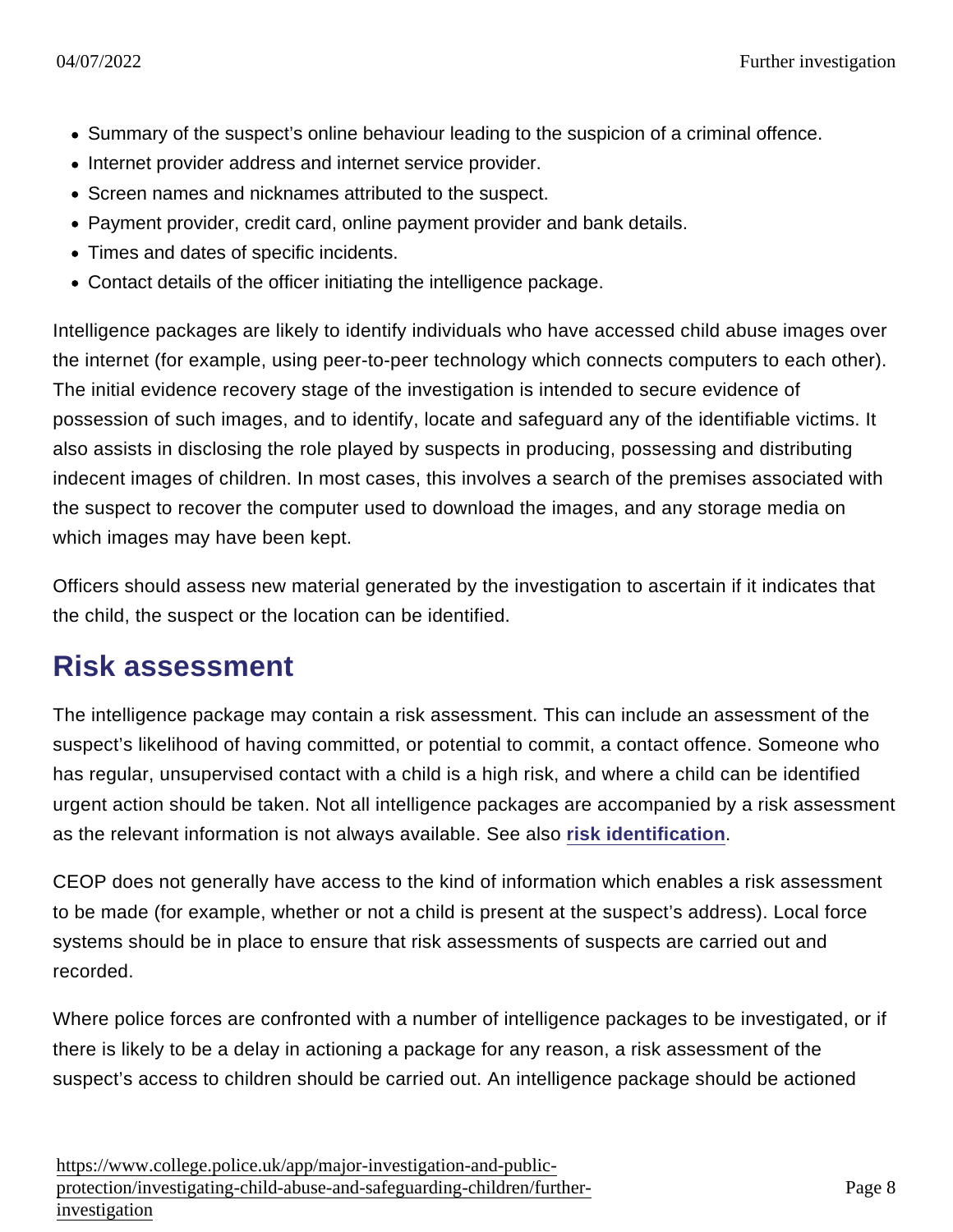immediately and assistance sought from the child abuse investigation unit if it is thought likely that a suspect has access to children. A supervisor should oversee the risk-assessment process and use this to prioritise tasking. The risk assessment should record the rationale for a particular decision, or the decision on where to place the case within the priority listing. Where a risk assessment indicates a high risk which cannot be resourced, the matter should be referred immediately to a senior officer.

For further information see:

- [Indecent images of children](https://www.app.college.police.uk/app-content/major-investigation-and-public-protection/child-abuse/police-response/risk-and-associated-investigations/#indecent-images-of-children)
- the forthcoming APP on managing major investigations

## Forensic medical examinations

Children presenting with an immediate or recent assault (described as acute) should have a forensic medical examination. Local and national guidance should be followed where a forensic medical examination of a child is required. Officers should ensure that all evidential opportunities presented by forensic medical examinations are pursued.

Officers should be prepared to question the views of doctors and professionals in other agencies in any child abuse case. For example, they might ask why marks, injuries or behaviour could be caused by, or attributed to, something other than neglect or abuse. One of the key aspects of effective multi-agency working is for agencies and professionals to challenge one another. See also the forthcoming APP on working with partners.

#### Strategy discussion

There should be a strategy discussion with the medical examiner and children's social care for the majority of children who disclose assault (and for all those who disclose sexual assault that took place sometimes weeks, months or even years earlier). Late examinations may offer important forensic and clinical information as well as the opportunity to start the therapeutic process.

For further information see:

- the forthcoming [APP on rape and sexual offences](https://www.app.college.police.uk/app-content/major-investigation-and-public-protection/rape-and-sexual-offences/)
- [CPS \(2013\) Guidelines on Prosecuting Cases of Child Sexual Abuse](http://www.cps.gov.uk/consultations/csa_guidelines_v2.pdf)

[https://www.college.police.uk/app/major-investigation-and-pu](https://www.college.police.uk/app/major-investigation-and-public-protection/investigating-child-abuse-and-safeguarding-children/further-investigation)blic[protection/investigating-child-abuse-and-safeguarding-children/fu](https://www.college.police.uk/app/major-investigation-and-public-protection/investigating-child-abuse-and-safeguarding-children/further-investigation)rther[investigation](https://www.college.police.uk/app/major-investigation-and-public-protection/investigating-child-abuse-and-safeguarding-children/further-investigation)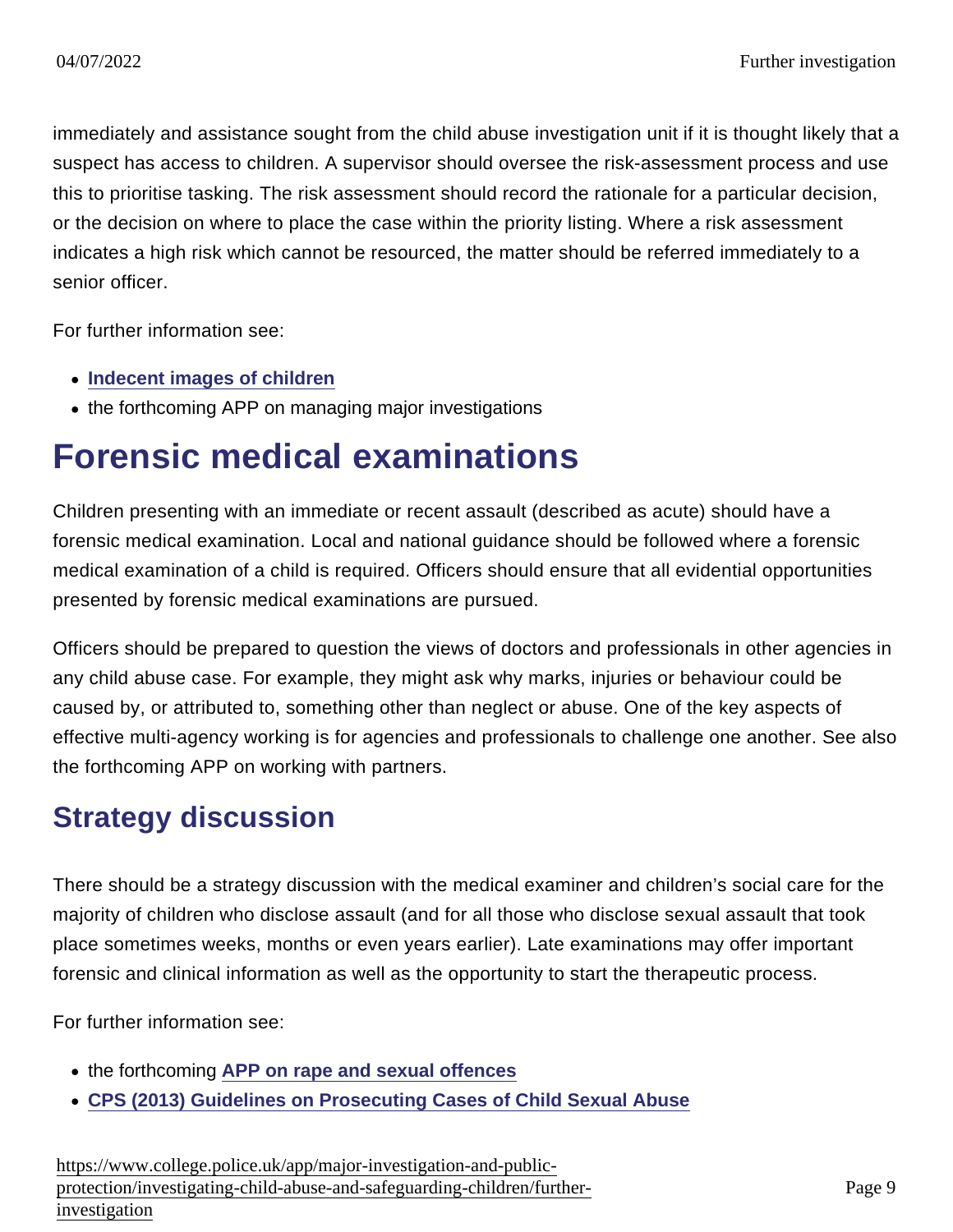### **Consent**

Consent must be obtained for examination, forensic sampling and photographic documentation – failure to obtain consent may constitute assault. A forensic medical examination may be carried out only with the consent of the child, if the child has the capacity to give consent, or with consent from the parent, carer or person with parental responsibility. Parental consent is assumed to be a proxy for the best interests of the child. However, if the parents are not acting in the child's best interests, this may need the intervention of the court.

A child below the age of 16 years can give consent if they have 'sufficient understanding and intelligence to enable him or her to understand fully what is proposed' [\(Gillick v West Norfolk and](http://www.bailii.org/uk/cases/UKHL/1985/7.html) [Wisbech Area Health Authority \[1986\] 1 AC 112](http://www.bailii.org/uk/cases/UKHL/1985/7.html) ). In deciding whether a child is able to consent, the question is whether they can understand the nature, purpose and possible consequences of the examination. This includes considering if they can:

- understand the information relevant to the decision
- retain that information
- use and weigh up the information as part of the process of making the decision
- communicate their decision by talking, using sign language or any other means

In deciding whether a child has the capacity to consent, all information needs to be considered. This decision depends more on the child's ability to understand and weigh up options than on age. See also the forthcoming APP on working with vulnerable people.

If there is no one with parental responsibility available or the parent or carer refuses consent, the local authority may apply for an emergency protection order (which gives parental responsibility to the local authority) or a child assessment order.

#### Emergency protection orders

An emergency protection order (EPO) may be granted to allow a medical examination of a child to take place ([Children Act 1989 s 44\(6\)\(b\)](http://www.legislation.gov.uk/ukpga/1989/41/section/44) ). It does not require the consent of the child or parent. While an EPO is in force, it also grants the applicant parental responsibility ([Children Act 1989 s](http://www.legislation.gov.uk/ukpga/1989/41/section/44) [44\(4\)\(c\)\)](http://www.legislation.gov.uk/ukpga/1989/41/section/44). See also [The Emergency Protection Order \(Transfer of Responsibilities\)](http://www.legislation.gov.uk/uksi/1991/1414/made) [Regulations 1991](http://www.legislation.gov.uk/uksi/1991/1414/made) .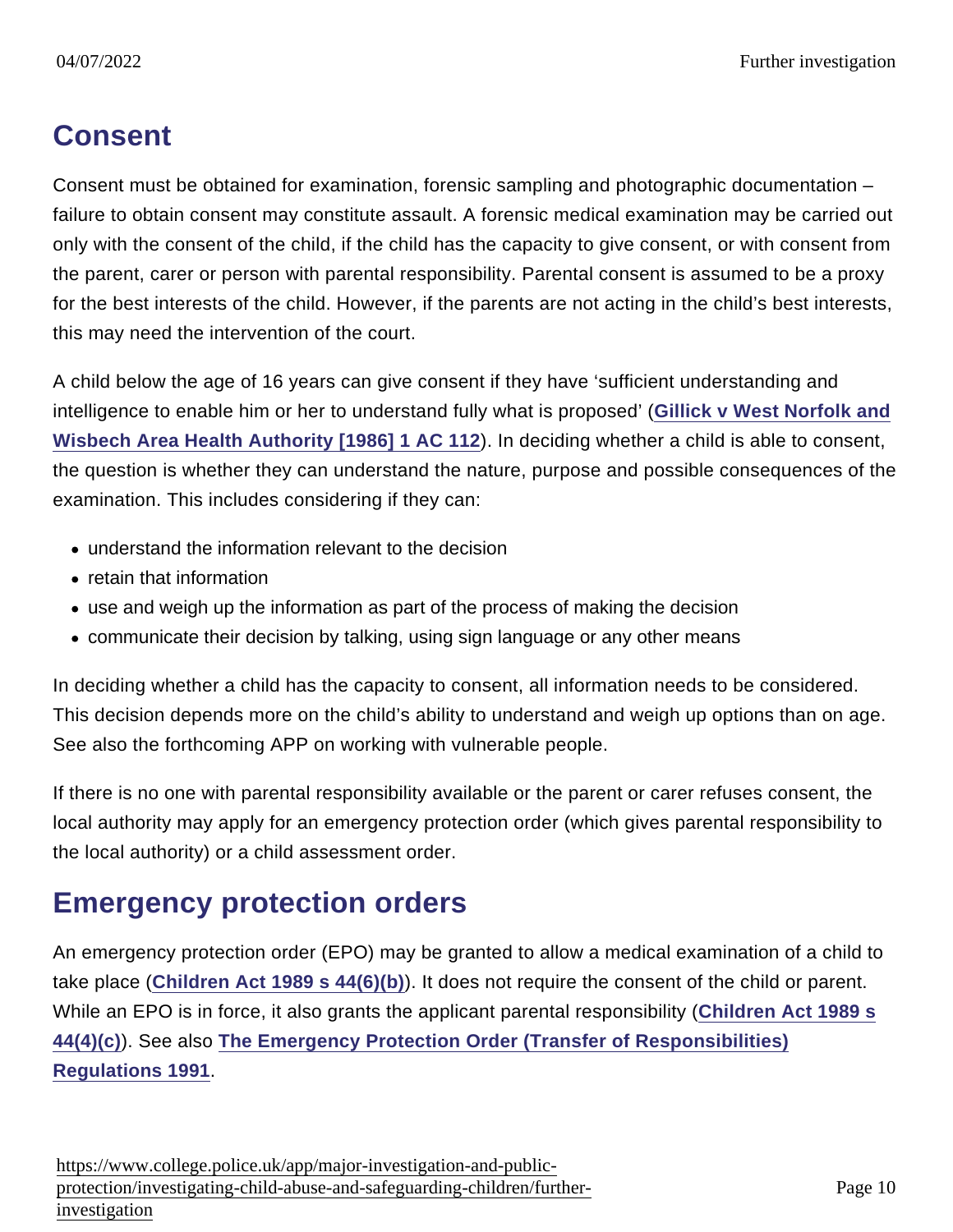#### Child assessment orders

Under the [Children Act 1989 s 43](http://www.legislation.gov.uk/ukpga/1989/41/section/43) , a child assessment order (CAO) is available to local authorities (or an authorised person) when leading an investigation into the welfare, health and development of a child. It is the first step when considering whether to issue a section 8 court order, for example, a residence order, contact order, specific issue order or supervision order.

A CAO will not be granted if the court is satisfied that there are reasonable grounds for making an emergency protection order (EPO) for the child in question, and that the latter is more appropriate. As such, an EPO must be the first consideration and a court may, in appropriate circumstances, treat an application for a CAO as an application for an EPO.

For further information see [Child Assessment Orders](http://www.inbrief.co.uk/child-law/child-assessment-orders.htm) .

## Court order

In any case in which a forensic medical examination is carried out under a court order, the officer arranging the examination should ask to see a copy of the order before the examination. The order can contain details regarding the place and time of an examination, the person(s) who will be present, the person(s) who will conduct the examination, and the person(s) or authorities to whom the results should be given.

The forensic physician (or medical care professional) is the person who needs to be satisfied that consent has been obtained. Officers should, however, consider the issue of consent to examination at an early stage of an investigation, particularly where the parent or carer is a suspect. In such circumstances a contingency plan for parental non-consent should be agreed with children's social care – this requires a prior order. Separate consent is needed for the examination and photographic documentation.

The investigating officer should ensure that a timed record is maintained of all decisions and procedures undertaken in securing consent to examine a child. This should be included as part of a formal record of the examination.

#### Role of the examining doctor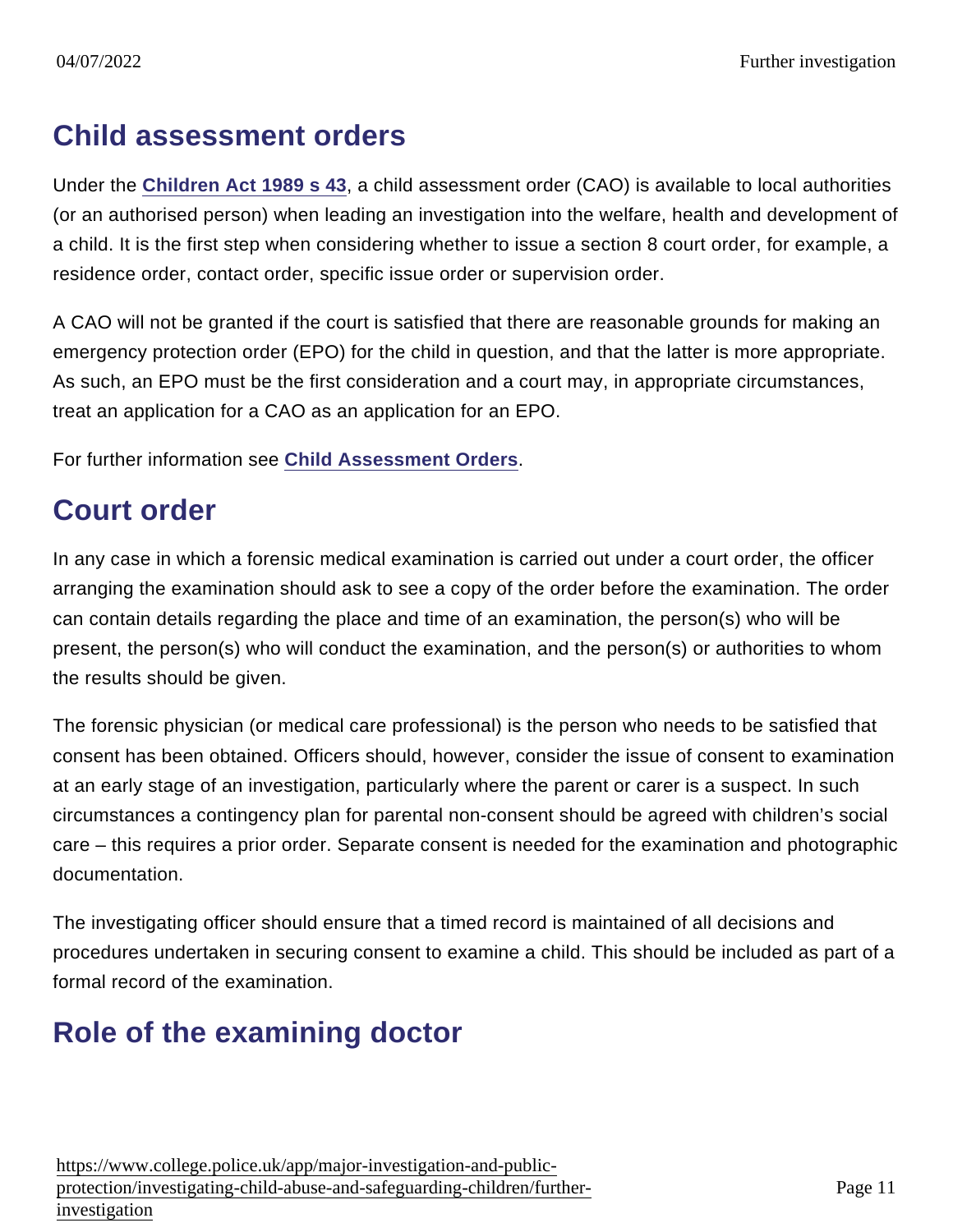The Royal College of Paediatrics and Child Health and the Faculty of Forensic and Legal Medicine have published [Guidelines on Paediatric Forensic Examinations in Relation to Possible Child](http://www.fflm.ac.uk/wp-content/uploads/documentstore/1352802061.pdf) [Sexual Abuse](http://www.fflm.ac.uk/wp-content/uploads/documentstore/1352802061.pdf) . These guidelines, from 2009, state that for the purposes of examinations in relation to alleged child sexual abuse, a child is someone under the age of 16. Those aged 16 to 18 years can be routinely examined without the involvement of a paediatrician. For young people aged 16 and over who have complex disabilities and learning difficulties, a discussion with a paediatrician is helpful.

### Paediatric expertise

In cases of sexual abuse, the examination of a child under 16 should be conducted by a paediatrician trained in forensic skills or, failing this, by a paediatrician accompanied by a forensic physician. When a child is admitted to hospital with a suspected non-accidental injury, any member of the paediatric staff may carry out the examination to ensure immediate treatment. There should be early consultation with the police to avoid delays in evidence collection. A trained paediatrician is also able to offer advice on the management of post-coital contraception and the screening and diagnosis of sexually transmitted diseases and other infections to which the child may be at risk. In cases of physical assault or child neglect, it is good practice to have a medical examination conducted by a paediatrician.

There may be rare occasions, however, where an examination can be conducted by a forensic physician alone, for example, where the injury amounts to a welt, cut, bruise or other uncomplicated trauma, especially where the victim is over 16. This is a matter of judgement in the particular circumstances of a case. Such decisions should include the wider and continuing responsibilities of paediatricians that may arise in respect of the child's welfare. Decisions should not be influenced by the availability or non-availability of particular expertise, and every effort should be made to ensure that examinations are conducted by a physician qualified in the required field.

The initial assessment or examination of a child may indicate that further examination by a specialist is necessary, for example, an orthopaedic specialist if bones are broken. The requirement for specific paediatric expertise should be considered when planning an examination.

#### Location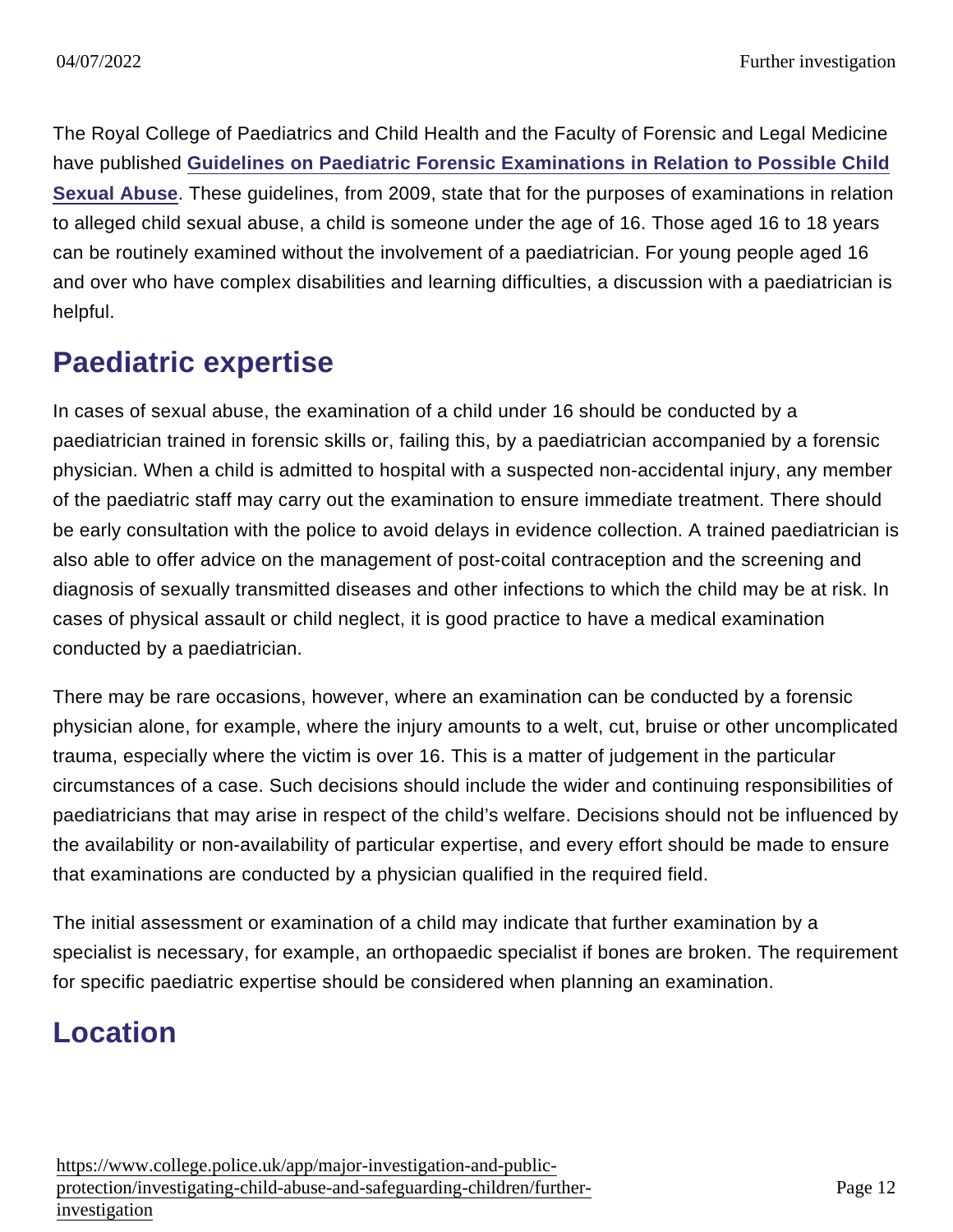Consideration should be given to the most appropriate location for the examination to take place. Child sexual assault referral centres or similar facilities should be used.

For further information see the forthcoming [APP on rape and sexual offences](https://www.app.college.police.uk/app-content/major-investigation-and-public-protection/rape-and-sexual-offences/) .

## Timing

Forensic medical examinations should be undertaken at the earliest opportunity and the child should be accompanied by an officer from the child abuse investigation unit, where possible. The timing of an examination should be determined by the circumstances of the case. If a child needs medical treatment without delay, the procedures to gather and preserve evidence may be carried out at the same time.

Timing may also be affected by the deterioration of potential evidence (for example, body fluids) or by healing processes. It is possible for body fluids such as semen to be recovered up to seven days after an assault, and this may also prompt the need for an early examination if the abuse is disclosed near to this time limit. See the forthcoming [APP on rape and sexual offences](https://www.app.college.police.uk/app-content/major-investigation-and-public-protection/rape-and-sexual-offences/) .

Consideration should be given to timing and effective use of resources. An examination conducted while the child is affected by drugs or alcohol, is tired or otherwise unsettled may not provide the most useful outcomes in terms of forensic recovery or satisfactory disclosure of information. Similarly, the ideal conditions in which the forensic physician or paediatrician may be able to conduct an examination are likely to be during normal working hours.

#### Victim interview

The investigating officer should discuss with the forensic physician or paediatrician whether to conduct the victim interview prior to the forensic medical examination. The advantage of this is that it may suggest additional opportunities for evidence collection and avoid the need for a further examination to substantiate any disclosures made during the interview. Carrying out the interview first should avoid the need for the child to repeat the disclosure to the examining doctor. This, in turn, assists the doctor to assess the medical needs of the child, and provides information about the forensic samples that need to be collected. Any such decision should be balanced against the potential risks of the loss or cross-contamination of forensic material.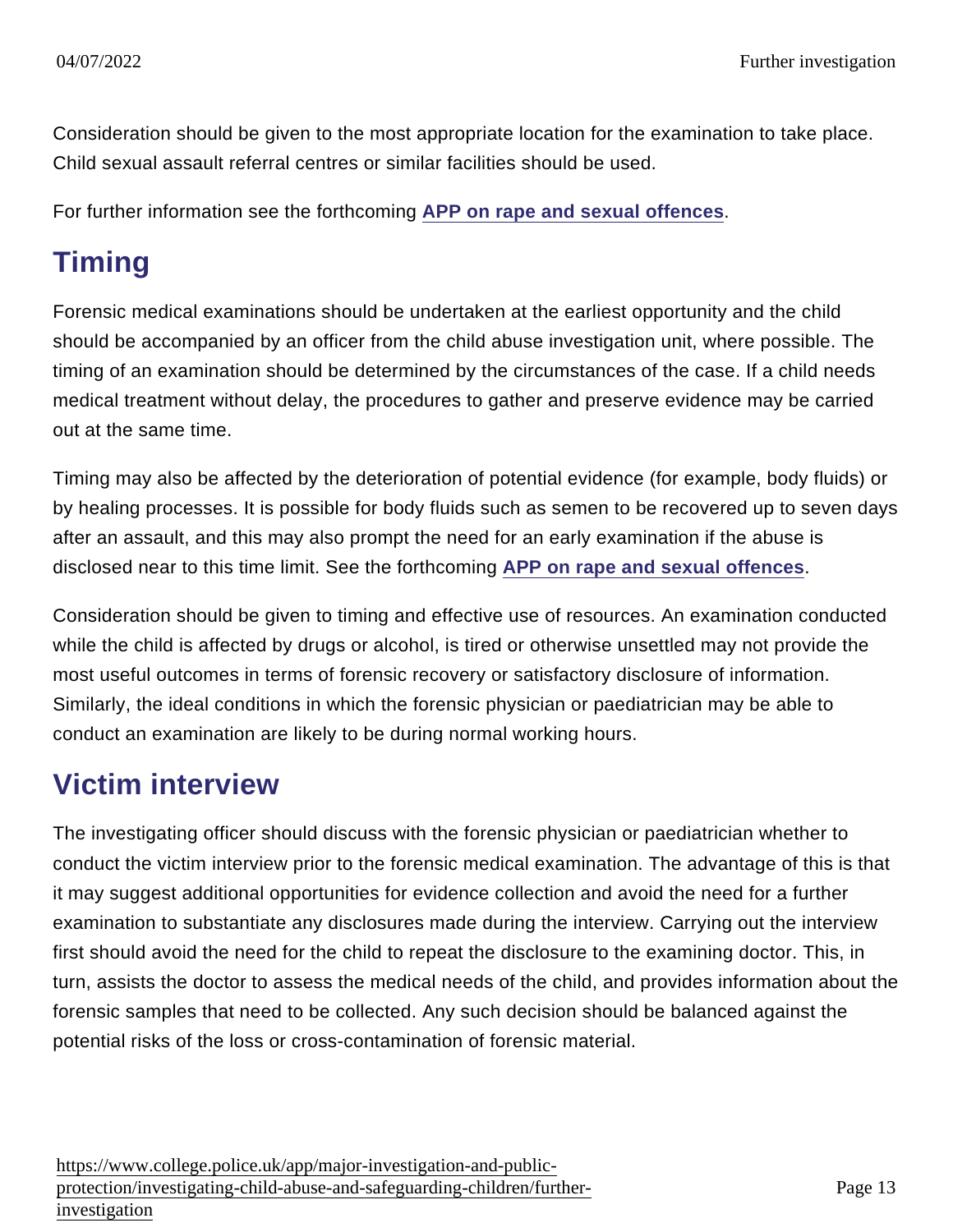When it is decided that the examination should take place before the interview, the examining physician or paediatrician needs to speak to the child so that the required samples can be collected and the scope of the examination determined. Sometimes a child will talk about the offence during this exchange. Officers should avoid curbing such conversation on the grounds that it might damage the integrity of any later interview with the child. Such an approach could inhibit the child and may not be in their best interests. It could also prevent the forensic medical examination being conducted thoroughly. The benefit of successful recovery of forensic evidence relating to the offender (for example, DNA) is likely to outweigh any potential claim that a subsequent evidential interview was compromised by a conversation between doctor and patient during the examination. It is in the interests of the child to ensure that further examinations are not necessary, if possible.

The conversation should be recorded by the examining physician or paediatrician in their witness statement. Cases of abuse where the victim does not require urgent medical attention allow for careful planning of the medical examination. The purpose of any forensic medical examination in such cases is to assess the medical needs of the child and record any evidence relevant to the case. This may include examining scar tissue and other traumas which can be interpreted to support an allegation of assault, indecency or neglect. It may be possible for photographs to be taken at the same time as a forensic medical examination.

## Planning and recording

The initial strategy discussion should include planning the forensic medical examination. It may also be appropriate for children's social care to help with these arrangements as this can assist them in assessing the child's needs. The investigating officer should meet the paediatrician or forensic physician prior to an examination to discuss the purpose of the examination. As the forensic medical examination is part of the criminal investigation, the investigating officer (or an officer acting in support of the investigating officer) should be present or near to the place where it is being undertaken.

The investigating officer should provide the forensic physician with the account that the victim has given to the police. This will help with the examination and avoid distressing the victim further by requiring them to repeat information already given. All of the information provided to the forensic physician should be recorded for future reference.

### Documenting information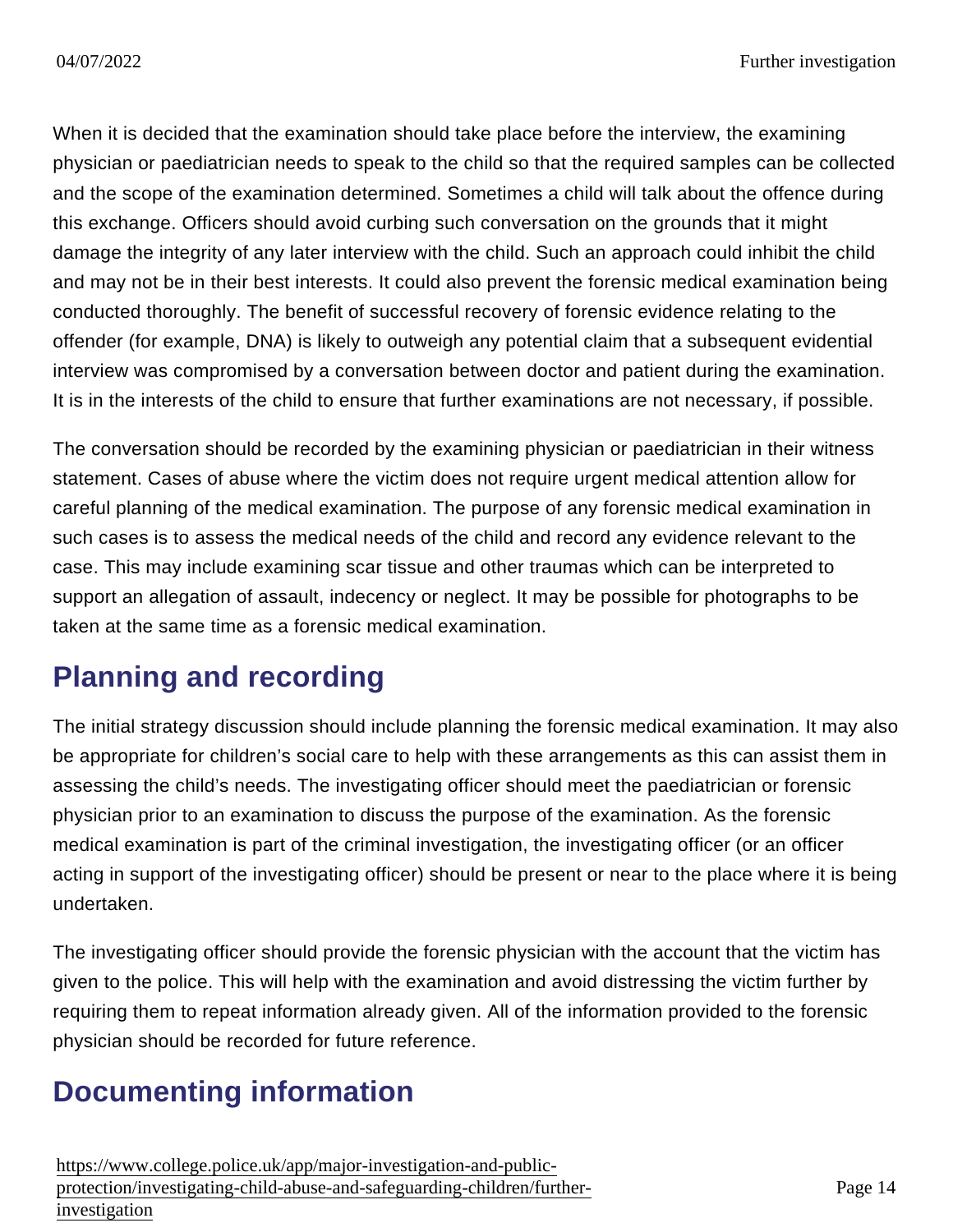Information gathered during a forensic medical examination should be considered when making welfare arrangements for the child. Whenever a forensic medical examination is conducted, the investigating officer should document the following information.

- Location of the medical examination and who was present.
- Location where any samples for analysis have been stored and the reference numbers.
- Outcomes of any strategy discussion prior to, or arising from, the forensic medical examination.
- If and where any sensitive or other images have been recorded.
- Notes made by the paediatrician or forensic physician (possibly recorded as sensitive material in prosecution files).

The forensic physician or paediatrician should provide a written statement after any forensic medical examination outlining the findings of the examination (for example, using body maps) and expressing their opinion. Contemporaneous notes of any spontaneous comments made by the child concerning the circumstances leading to the examination should be made available to the CPS. Where it is considered that such notes should be treated as sensitive material, the reasons should be included in the prosecution file.

In cases where bite marks may be relevant, advice should be sought from a forensic odontologist regarding the interpretation and appropriate photography of such marks.

# Physical evidence

#### Access to the victim

In most incidents of child abuse the suspect is likely to, at some point, have had legitimate access to the victim or their home. The suspect may also be living with, or have lived with, the victim as a parent or carer, relative or visitor. This presents different issues from circumstances where the suspect is unidentified or has no legitimate access to the scene.

Where the suspect has had legitimate access, it will not usually be sufficient to identify them as being present at the scene. The forensic investigation should consider the sequence of events as explained by each party, and look at the scene in that context. This means testing whether the information from the scene corroborates the sequence of events supplied by the suspect, the victims and witnesses. This principle may also apply to scenes of previous incidents.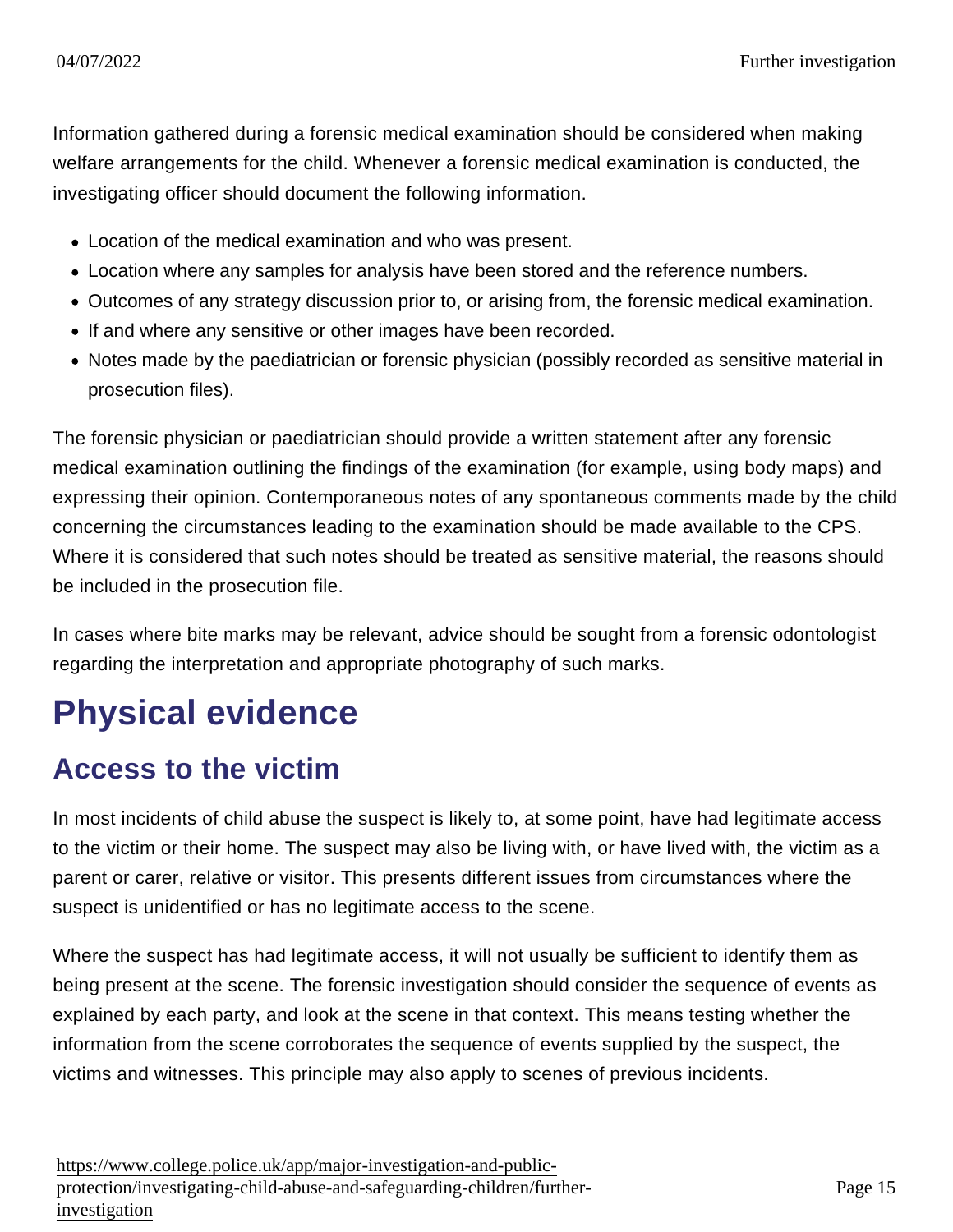#### Photographic and visually recorded evidence

Photographic and visually recorded evidence should be gathered in child abuse investigations, wherever possible. Expert photography can be of great value to the investigation and in court proceedings. Photographs can also be used in suspect interviews. In neglect cases, for example, visually recorded evidence can provide proof of inadequate food, clothing or home conditions and this can be used throughout the child protection process and in a prosecution.

Officers should be aware that photographic evidence identifying individuals, including that attached to case files, is subject to the [Data Protection Act 1998](http://www.legislation.gov.uk/ukpga/1998/29/contents) and should be shared with other agencies only when necessary and in accordance with the law and local information-sharing protocols. See also the forthcoming APP on working with partners.

#### Use of photographic evidence checklist

Officers using photographic evidence techniques should:

- be aware that photographing a child may cause distress to them, particularly in cases where photographing and visual recording have been part of the abuse (the reaction of the child to being photographed may itself form part of the evidence and should be recorded)
- ensure that a suitably trained forensic physician or paediatrician documents and records injuries, rather than relying exclusively on photographic evidence
- photograph all injuries at a 90-degree angle with a rigid scale and accompanied by body maps bite mark injuries should be photographed as soon as possible
- photograph or visually record all damage and disruption at the scene (including signs of neglect, damaged clothing and toys) and any other details that will assist in corroborating the victim or witness accounts, or proving the offence(s)
- use crime scene investigation photographs whenever possible in child abuse cases, irrespective of whether Polaroid or digital photographs have been taken
- record visual footage of crime scenes when appropriate
- make arrangements for the victim to be re-photographed at a later stage when injuries may be more apparent
- take particular care when photographing darker skin tones as bruising can be more difficult to see
- use alternative light sources (for example, ultraviolet, infrared) to show non-visible historic bruising or if the injuries are not apparent in white light
- use photographs proactively to assist in the investigative interview

[https://www.college.police.uk/app/major-investigation-and-pu](https://www.college.police.uk/app/major-investigation-and-public-protection/investigating-child-abuse-and-safeguarding-children/further-investigation)blic[protection/investigating-child-abuse-and-safeguarding-children/fu](https://www.college.police.uk/app/major-investigation-and-public-protection/investigating-child-abuse-and-safeguarding-children/further-investigation)rther[investigation](https://www.college.police.uk/app/major-investigation-and-public-protection/investigating-child-abuse-and-safeguarding-children/further-investigation)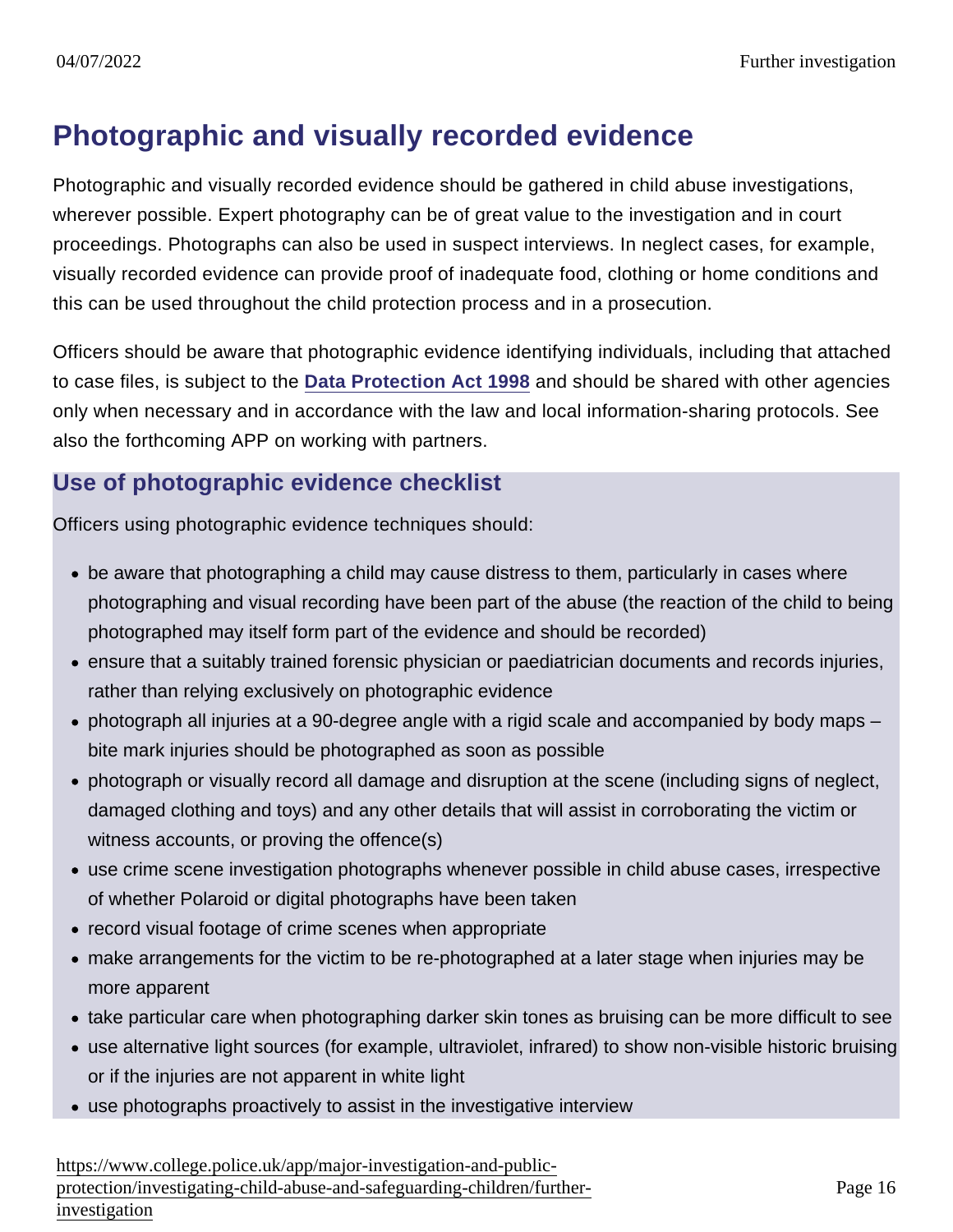- provide custody officers with photographs to assist them with decision making, particularly in respect of police bail
- attach any photographs to the file of evidence for the CPS and present original images as referenced exhibits

#### Visually recorded evidence gathering checklist

Officers using visually recorded evidence should:

- make arrangements for the scene to be filmed as soon as possible with the minimum of disturbance
- use a trained evidence gatherer
- leave each room in situ and film in accordance with a predetermined route
- clearly identify and film particular hazards
- provide adequate lighting
- provide a verbal factual commentary to assist the court, without expressing any opinion
- refer to visual recordings in statements made by the filming officer and ensure that they are exhibited

#### Search strategies for indecent images of child abuse

Searches can identify electronic sources of evidence and more general items of interest to the investigation (for example, children's toys, sex toys, drugs such as Viagra). It is likely that suspects in such investigations will take steps to conceal their activities from others living or working in the same premises. They may also adopt strategies to conceal material in the event of a police search.

Investigators undertaking searches should be aware of the various media on which images can be saved and the ways in which storage media may be concealed. For example, a CD of indecent images of children can be disguised as a music CD within a collection. It is also possible that a concealed computer with a wireless internet connection is used to distribute or access images.

Where images are subsequently recovered from seized material, CEOP investigators or the force hi-tech crime unit will try to establish the identity of victims, offenders and locations featured in them.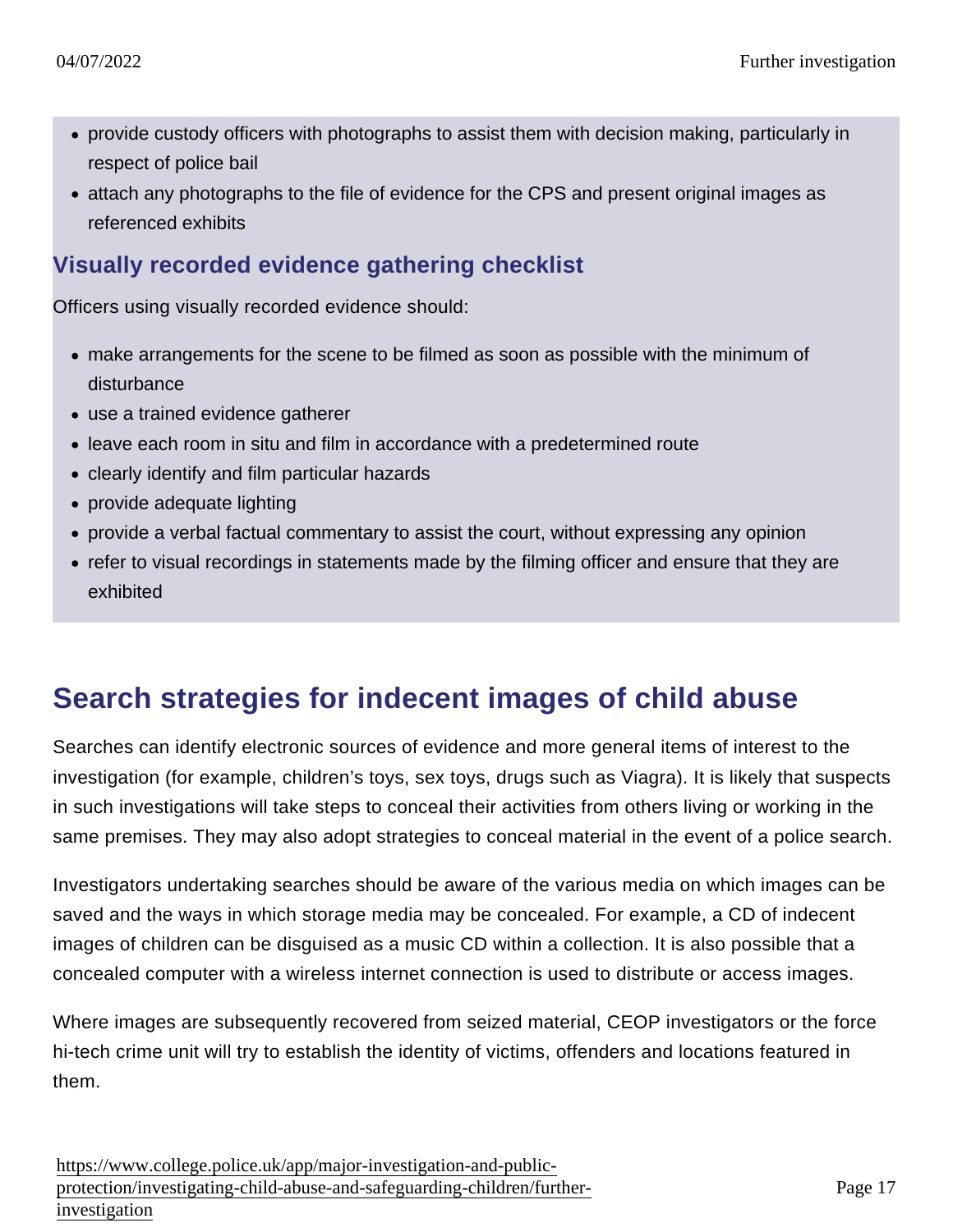### Use of X-ray and similar techniques

Identifying fractures and bone injuries in infants and babies is particularly difficult. X-ray and similar techniques should, therefore, be used to determine such injuries. A paediatric radiologist should interpret children's X-rays and provide a written statement of their opinion in the case. Where the consequences are likely to result in the removal of a child from a parent or carer, or in an arrest, a consultant paediatric radiologist at a specialist centre should be asked to interpret the X-rays.

The consent of the victim (if the child has the capacity to give consent), parent, carer or person with parental responsibility should be obtained before any photographs are taken. This should be recorded on pre-prepared forms in an officer's pocket book or in a victim's statement. Investigating officers should ensure that victims are able to decide on the location that they would like the photographs to be taken, if a choice is available. The victim and parent or carer must be informed that photographic evidence obtained could be used as evidence in any subsequent child protection, criminal or civil proceedings (for example, relating to child contact). See also checklists on [use of](https://www.app.college.police.uk/app-content/major-investigation-and-public-protection/child-abuse/further-investigation/#use-of-photographic-evidence-checklist) [photographic evidence](https://www.app.college.police.uk/app-content/major-investigation-and-public-protection/child-abuse/further-investigation/#use-of-photographic-evidence-checklist) and [visually recorded evidence gathering](https://www.app.college.police.uk/app-content/major-investigation-and-public-protection/child-abuse/further-investigation/#visually-recorded-evidence-gathering-checklist) .

For further information see:

- [The Royal College of Radiologists and Royal College of Paediatrics and Child Health \(2008\)](http://www.rcr.ac.uk/docs/radiology/pdf/RCPCH_RCR_final.pdf) [Standards for Radiological Investigations of Suspected Non-accidental Injury](http://www.rcr.ac.uk/docs/radiology/pdf/RCPCH_RCR_final.pdf)
- [Association of Chief Police Officers \(ACPO\) \(2007\) Practice Advice on Police Use of Digital](https://library.college.police.uk/docs/acpo/Police-Use-of-Digital-Images-2007.pdf) [Images](https://library.college.police.uk/docs/acpo/Police-Use-of-Digital-Images-2007.pdf)

### Using recordings of calls to the police

Verbatim recordings of emergency and other calls to the police (including first accounts) can provide a useful source of evidence to support the prosecution of child abuse cases and to build a subsequent chronology. Recordings can be used in suspect interviews and to assist when briefing forensic medical examiners.

Investigating officers should examine recordings to identify:

- callers, if they have remained anonymous
- the demeanour of callers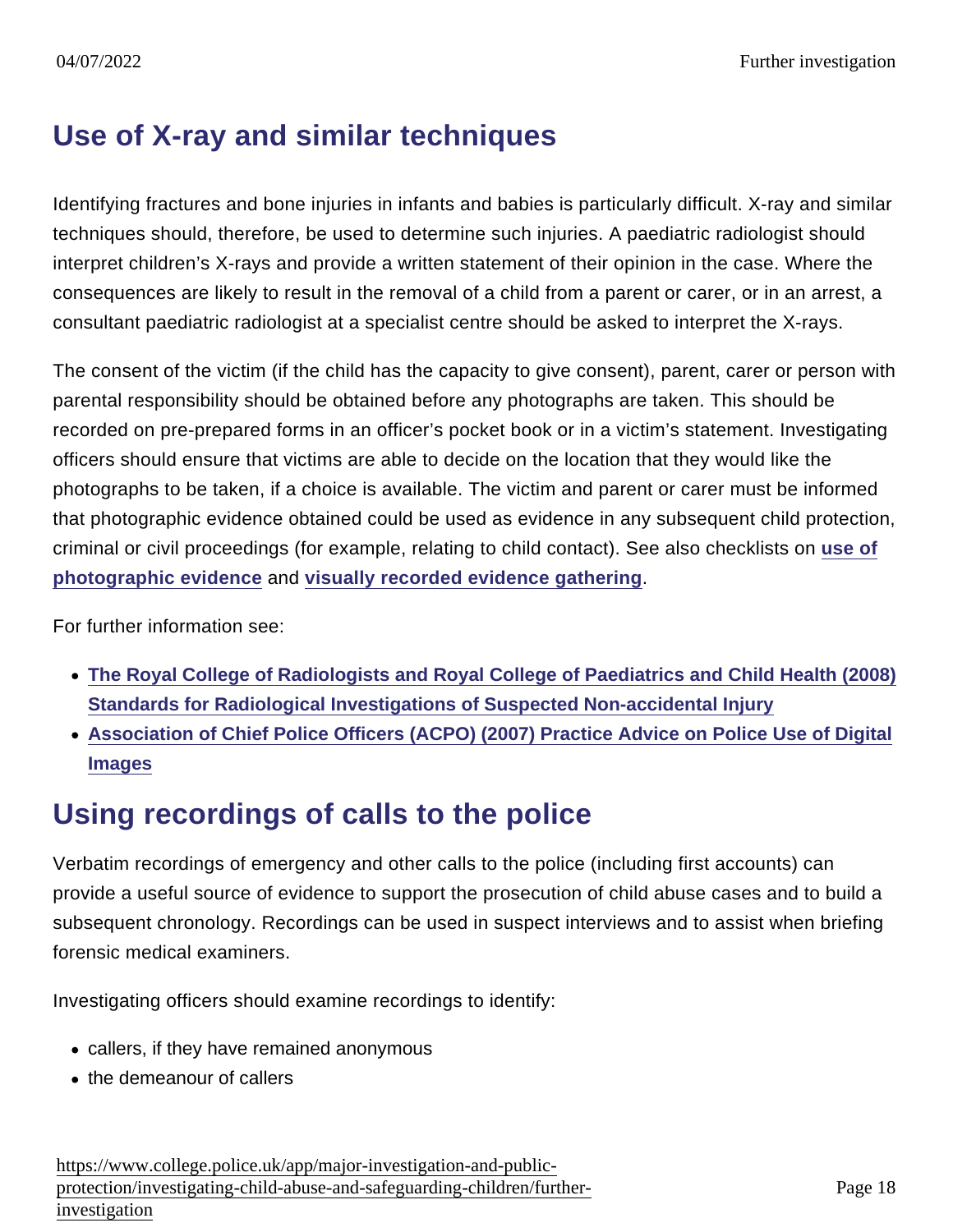- background noise, including unsolicited comments from a witness, suspect and victim
- any first account of the incident as provided by a witness or victim

The initial part of any emergency call is received by the telephone subscriber's operating company (for example, British Telecom). Officers should obtain any audio recording of the words spoken during the call and follow local guidelines for storing and retaining recordings of emergency and other calls. These recordings should also be included as part of the prosecution file sent to the CPS, where relevant.

Legislation such as the [Police and Criminal Evidence Act 1984 \(PACE\)](http://www.legislation.gov.uk/ukpga/1984/60/contents) directs how such evidence must be presented to be admissible in the judicial process. Police forces should ensure that any guidance given to call takers on operating procedures in child abuse cases is also made available to the judicial process.

# Victim and witness evidence

The [Ministry of Justice \(2015\) Code of Practice for Victims of Crime \(the Victims' Code\)](https://www.gov.uk/government/uploads/system/uploads/attachment_data/file/470212/code-of-practice-for-victims-of-crime.PDF)

 places a statutory obligation on criminal justice agencies (including the police service) to provide a minimum standard of service to victims of criminal conduct in England and Wales.

The investigating officer is also responsible for deciding whether the circumstances of the case require an early special measures discussion with the CPS. The special measures provisions need to be explained to the child and the parent or carer. Officers should ensure that they do not give children guarantees or raise their expectations as the special measure(s) requested may not be allowed.

An interview with a child should take place after the strategy discussion with children's social care. The interviewing team may, therefore, have access to detailed information about the child which can be used when planning and conducting the interview. This information can also assist any registered intermediary used. The interview should not, however, be delayed solely for the purposes of a strategy discussion if it is not in the best interests of the child to do so.

Officers should ensure that information gained from victim and witness interviews is included in the risk assessment and safety planning processes. They should also ensure that any confidential details (for example, the address of a place of safety) are not disclosed in a recorded interview. If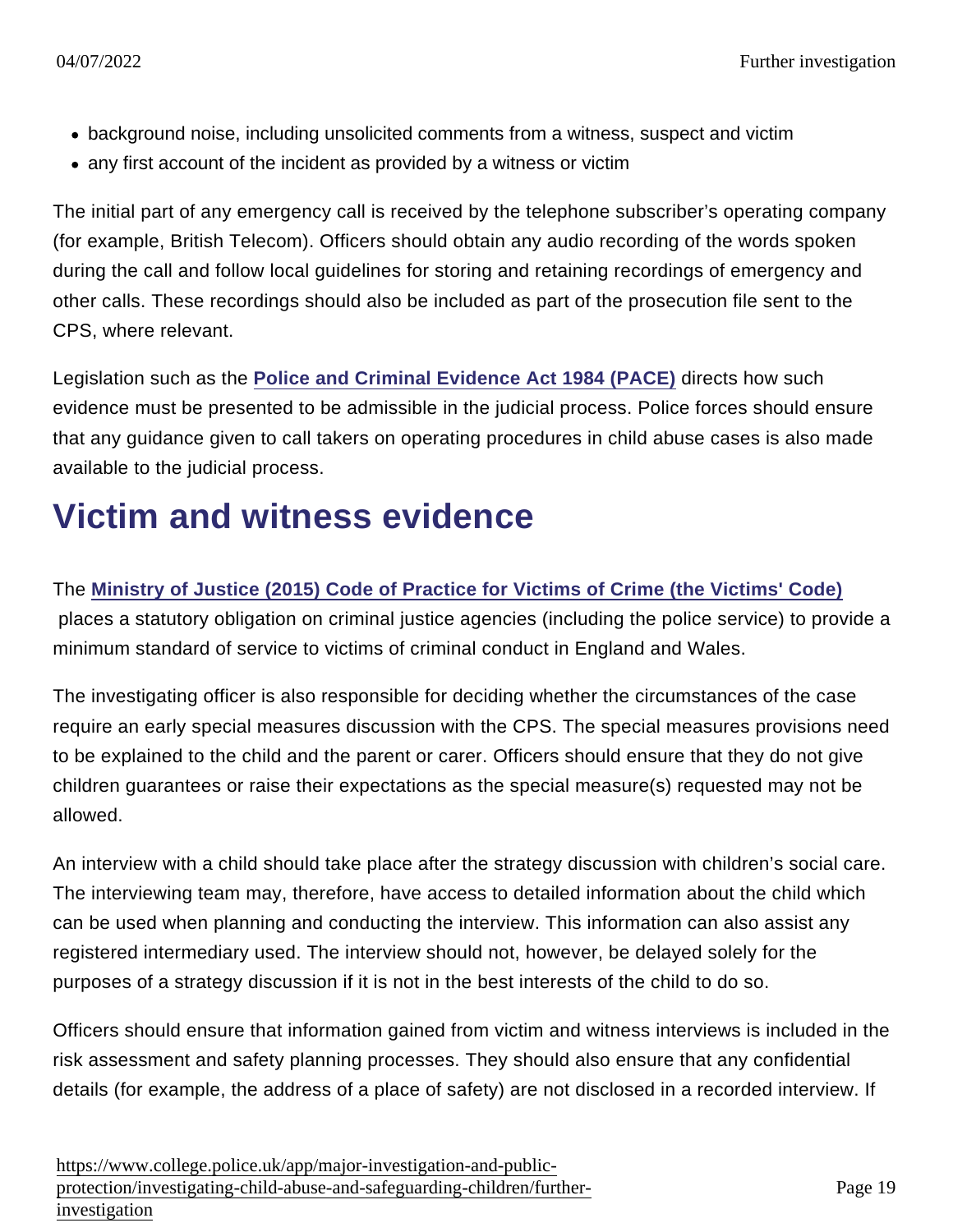they are disclosed, the CPS should be informed of this so that these details can be removed during the editing process.

For further information see:

- [National Autistic Society \(2011\) Autism: a guide for criminal justice professionals](http://www.autism.org.uk/cjs)
- [Office for Criminal Justice Reform \(2009\) Early special measures discussions between the](https://library.college.police.uk/docs/cps/Early_special_measures_discussions_between_the_police_and_the_CPS.pdf) [police and the Crown Prosecution Service](https://library.college.police.uk/docs/cps/Early_special_measures_discussions_between_the_police_and_the_CPS.pdf)
- [Ministry of Justice \(2015\) Code of Practice for Victims of Crime](https://www.gov.uk/government/uploads/system/uploads/attachment_data/file/470212/code-of-practice-for-victims-of-crime.PDF)
- [National Police Chiefs' Council \(NPCC\) \(2015\) Advice on the Structure of Visually Recorded](https://library.college.police.uk/docs/appref/NPCC-(2015)-Guidance-Visually-Recorded-Interviews 3rd Edition.pdf) [Witness Interviews \(Third Edition\)](https://library.college.police.uk/docs/appref/NPCC-(2015)-Guidance-Visually-Recorded-Interviews 3rd Edition.pdf)
- the forthcoming APP on working with vulnerable people

## Achieving best evidence in criminal proceedings interviews with children and special measures

Everyone involved in interviewing child victims should be trained to apply the procedures set out in [Ministry of Justice \(2022\) Achieving Best Evidence: Guidance on Interviewing Victims and](https://www.gov.uk/government/publications/achieving-best-evidence-in-criminal-proceedings) [Witnesses, and Guidance on Using Special Measures](https://www.gov.uk/government/publications/achieving-best-evidence-in-criminal-proceedings) . They should also be trained to communicate with children, if possible. In some cases professionals from other agencies (for example, children's social care) may be involved in the interview process, if this is in the best interests of the child.

For further information see [Victim and witness interview strategies in CSEA cases](https://www.learn.college.pnn.police.uk/CL/Content/Summary/35350) (this link is available to [authorised users](https://www.learn.college.pnn.police.uk/CL/Content/Summary/35350) who are logged on to College Learn).

#### Consent to an ABE interview with a child

Before conducting achieving best evidence in criminal proceedings (ABE) interviews with children, consent is required except in the following circumstances.

If the child can understand the implications of what they are being asked to consent to and is able to consent in their own right, consent of someone with parental responsibility is not necessary. However, the force should inform a parent or carer before the interview takes place, unless there are exceptional reasons for not doing so, including: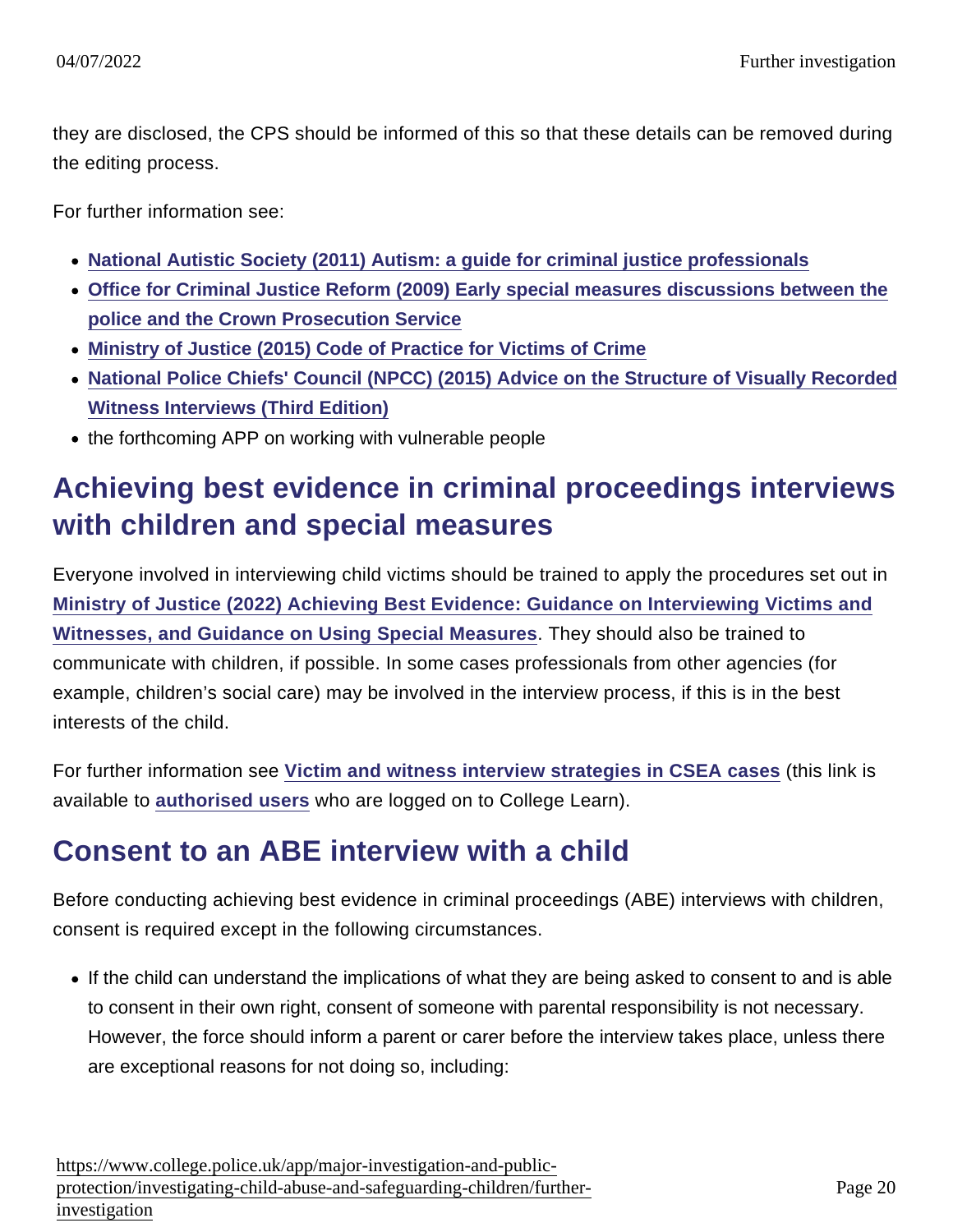- the possibility exists that a child would be threatened or otherwise coerced into silence
- there is a strong likelihood that important evidence would be destroyed
- the child in question does not wish the parent to be involved at that stage, and is competent to make that decision
- If the child does not have the capacity to consent in their own right and cannot understand the implications of what they are being asked to consent to, consent of someone with parental responsibility is necessary. However, if consent cannot be secured, the force can consider obtaining an emergency protection order under [the Children Act 1989 s 44](http://www.legislation.gov.uk/ukpga/1989/41/section/44) with the necessary directions on it if the child is at risk of significant harm.

Where the force decides not to inform a parent or carer for the exceptional circumstances above, they should carefully document this decision.

For further information, see Paragraph 2.40 of [Achieving Best Evidence in Criminal](https://www.gov.uk/government/publications/achieving-best-evidence-in-criminal-proceedings) [Proceedings: Guidance on interviewing victims and witnesses, and guidance on using](https://www.gov.uk/government/publications/achieving-best-evidence-in-criminal-proceedings) [special measures](https://www.gov.uk/government/publications/achieving-best-evidence-in-criminal-proceedings) .

### Identification procedures and facial composition with child victims

Where a child is required to identify a suspect or collaborate with police artists or facial composite operators, that process should be visually recorded as part of the evidence. It may also be useful to include facial composite operators in the planning process for the victim interview. See also [Ministry of Justice \(2022\) Achieving Best Evidence: Guidance on Interviewing Victims and](https://www.gov.uk/government/publications/achieving-best-evidence-in-criminal-proceedings) [Witnesses, and Guidance on Using Special Measures](https://www.gov.uk/government/publications/achieving-best-evidence-in-criminal-proceedings) .

#### Victim account

There are a number of reasons why a victim's testimony may be challenged in court. There may be perceptions or assumptions made about the victim based on, for example, a history of offending or a chaotic lifestyle. In all cases the focus of the investigation should be on the allegation and the credibility of the suspect account(s).

For further information see: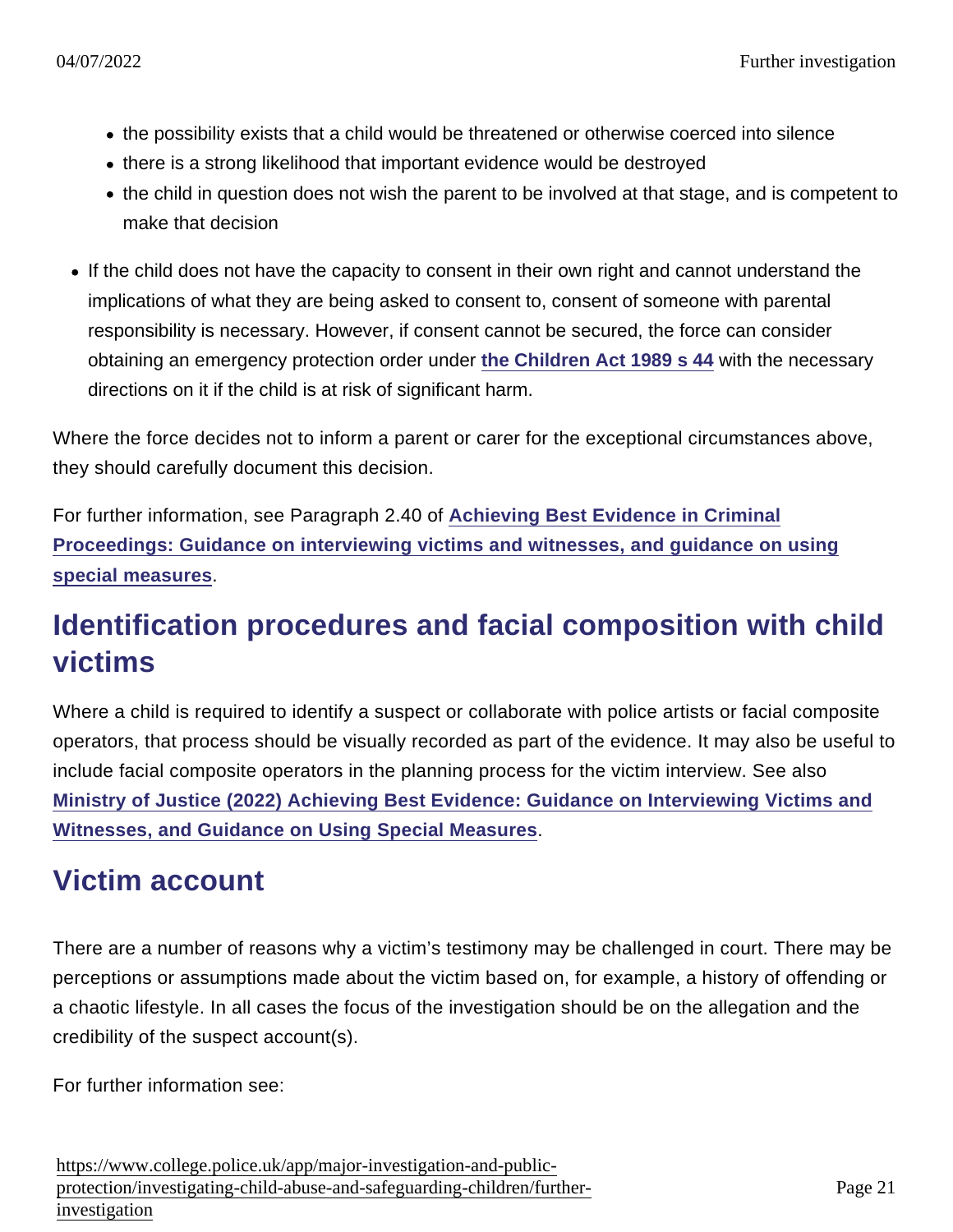- [APP on Child sexual exploitation](https://www.app.college.police.uk/app-content/major-investigation-and-public-protection/child-sexual-exploitation/)
- the forthcoming APP on working with vulnerable people
- [Suspect interviews](https://www.app.college.police.uk/app-content/major-investigation-and-public-protection/child-abuse/further-investigation/#suspect-interviews)
- [CPS \(2013\) Guidelines on Prosecuting Cases of Child Sexual Abuse](http://www.cps.gov.uk/consultations/csa_guidelines_v2.pdf)

#### Victim personal statements

See [Ministry of Justice \(2015\) The Code of Practice for Victims of Crime](https://www.gov.uk/government/uploads/system/uploads/attachment_data/file/470212/code-of-practice-for-victims-of-crime.PDF) and [CPS Guidance](http://www.cps.gov.uk/legal/v_to_z/victim_personal_statements/) [on Victim Personal Statements](http://www.cps.gov.uk/legal/v_to_z/victim_personal_statements/) .

#### Withdrawal and retraction statements

A child abuse investigation unit officer will need to take any withdrawal statement from a child victim. This should be carried out using the same means as the original statement. A carefully taken withdrawal statement may still be used, together with the original statement, as evidence in current or future criminal proceedings or the child protection process. It may also be used within the family court system (for example, in a child contact dispute).

Where there is suspicion that a child is being pressured or coerced to make a withdrawal statement, efforts must be made to speak to the child separately from the person(s) suspected of coercion. Coercion to withdraw a statement can be grounds to remove a child to a place of safety. Officers should also consider investigating relevant connected offences (for example, intimidating a witness or harassment).

Reasons for withdrawing a statement, such as fear of making a court appearance or intimidation by the suspect, should be discussed with the CPS so that the options available to protect vulnerable witnesses (including [special measures](http://www.cps.gov.uk/legal/s_to_u/special_measures/) ) can be explored. Withdrawal statements should be forwarded to the CPS and accompanied by a report from the officer who took the statement. The report should detail the officer's observations about the reasons for the victim's withdrawal of their statement and their views about whether the case should proceed nonetheless.

# Victim and witness welfare

It is important to consider support for victims who have disclosed abuse. Depending on the circumstances, appropriate support may be provided or sourced through children's social care or another agency such as the [National Society for the Prevention of Cruelty to Children \(NSPCC\)](http://www.nspcc.org.uk/)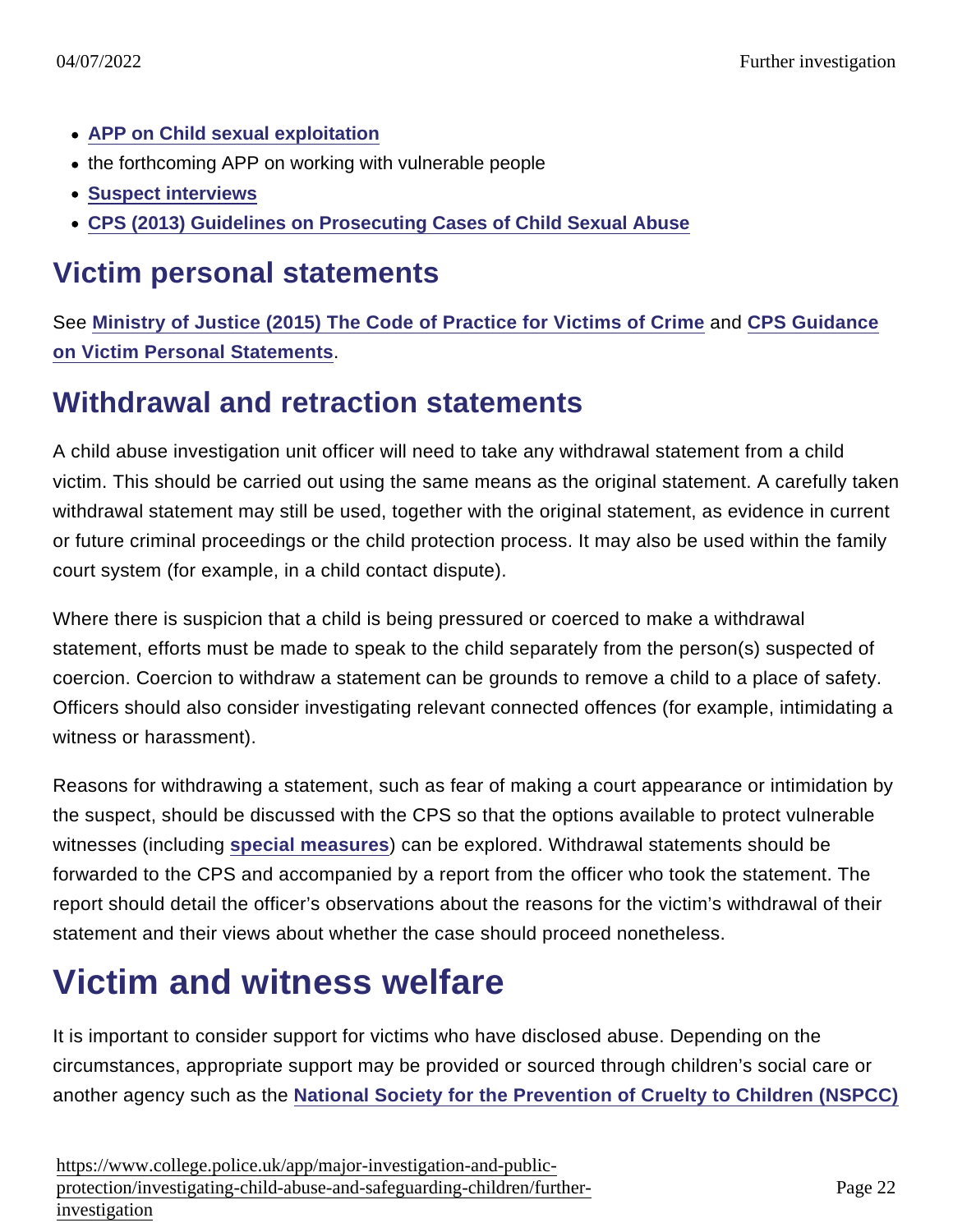. It is of paramount importance that welfare and support for the victim continues throughout the court process and beyond. Personnel from children's social care and other relevant agencies should attend court to facilitate any identified welfare needs.

#### Pre-trial therapy and counselling

The best interests of the victim or witness are paramount when making decisions about therapy. There is no bar to a victim seeking pre-trial therapy or counselling and neither the police nor the CPS should prevent it from taking place. The types of support available vary according to the services provided locally (for example, local authority, health or voluntary sector organisations). Officers need to know what is available in their area.

Prior to going to court, victims and witnesses should also be informed of the support available through independent sexual violence advisors.

Where investigators know the victim is seeing a therapist or counsellor, they should brief the therapist or counsellor at an early stage to inform them about the court process and their disclosure obligations.

For further information see:

- [CPS \(2013\) Guidelines on Prosecuting Cases of Child Sexual Abuse](http://www.cps.gov.uk/consultations/csa_guidelines_v2.pdf)
- [Ministry of Justice \(2015\) Code of Practice for Victims of Crime](https://www.gov.uk/government/uploads/system/uploads/attachment_data/file/470212/code-of-practice-for-victims-of-crime.PDF)
- the forthcoming APP on working with partners
- the forthcoming APP on working with vulnerable people
- the forthcoming [APP on rape and sexual offences](https://www.app.college.police.uk/app-content/major-investigation-and-public-protection/rape-and-sexual-offences/)

#### Family liaison officer

Deploying a family liaison officer (FLO) or dedicated victim/witness liaison officer should be considered. Their role is investigative and clear objectives are set by the senior investigating officer (SIO). The FLO is not a substitute for independent sexual violence advisors or other victim/witness support services.

#### Preparing for a child to give evidence at court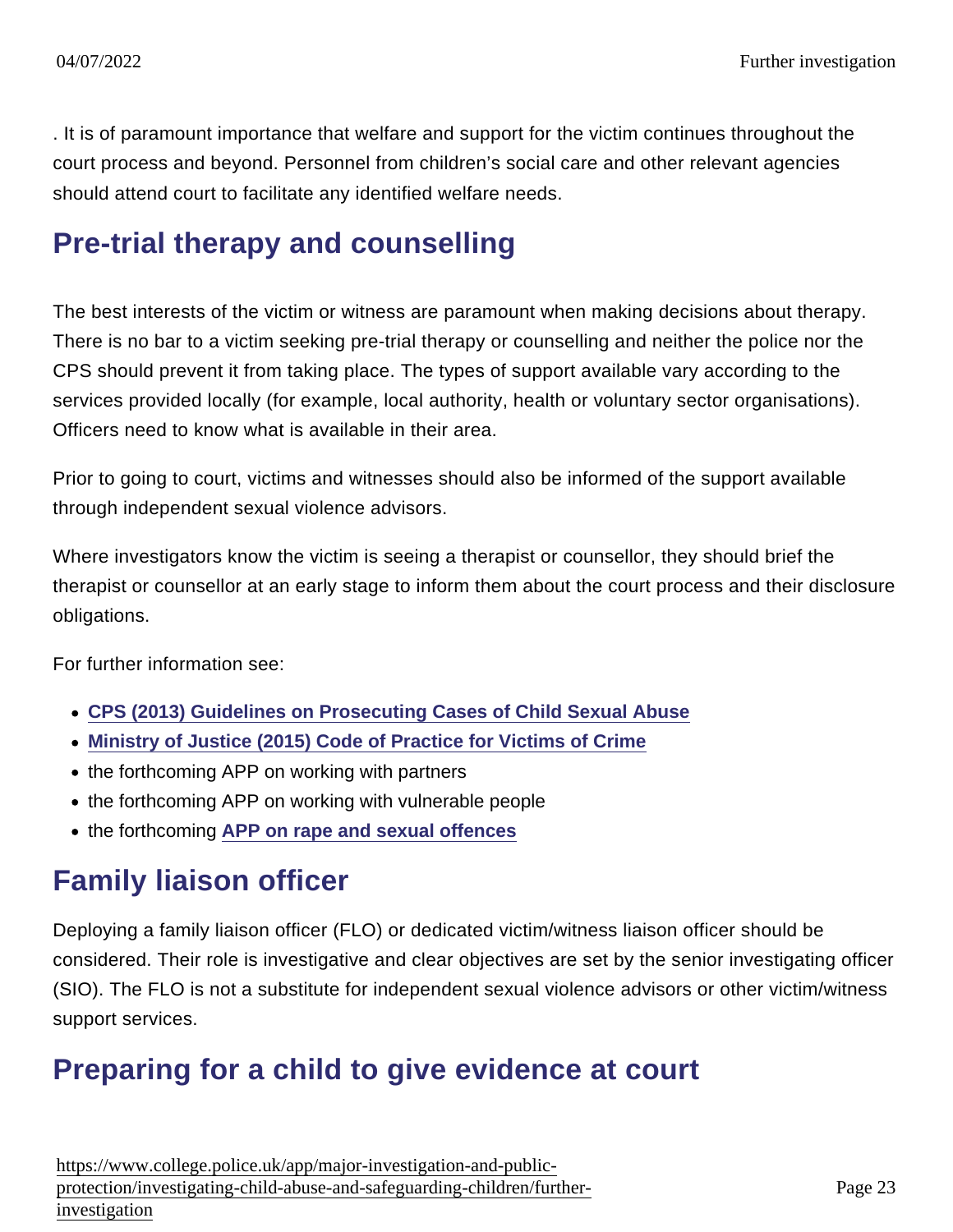#### Vulnerable and intimidated victim/witness services

Many victims and witnesses in child abuse investigations fall within the definition of vulnerable or intimidated and may be eligible for [special measures](http://www.cps.gov.uk/publications/docs/best_evidence_in_criminal_proceedings.pdf) and the use of [registered intermediaries](https://www.app.college.police.uk/app-content/major-investigation-and-public-protection/child-abuse/concern-for-a-child/#interpreters-and-registered-intermediaries) .

#### Victim Support and the Witness Service

[Victim Support](http://www.victimsupport.org.uk/) and the [Witness Service](http://www.victimsupport.org.uk/help-for-witnesses) should be engaged, independently of the investigation, to prepare a child to give evidence at court. Some local areas have a specialist Young Witness Service.

The NSPCC and ChildLine have also produced a DVD entitled 'Giving Evidence – What's it Really Like?' This is designed for children and young people aged between 10 and 17 years to view in the presence of a suitably trained adult.

The CPS has produced two booklets, which are designed to be used interactively between the child and an adult.

- $\bullet$  Millie the Witness for children aged 5 to 9 years.
- Jerome: A Witness in Court for children aged 10 to 14 years.

Officers assisting a child to give evidence in court should be familiar with the [Ministry of Justice](https://www.gov.uk/government/uploads/system/uploads/attachment_data/file/470212/code-of-practice-for-victims-of-crime.PDF) [\(2015\) Code of Practice for Victims of Crime](https://www.gov.uk/government/uploads/system/uploads/attachment_data/file/470212/code-of-practice-for-victims-of-crime.PDF) .

Officers should organise with the Witness Service for child victims and witnesses to visit the court prior to the trial so that they are familiar with the court and court processes. Any fears they may have can also be allayed. This is particularly useful where the child is to give evidence from a different room, via a live link.

Where the child's statement has been visually recorded, officers are also responsible for ensuring that the child witness is given an opportunity to refresh their memory before court proceedings. Ideally, this should be during the week before the trial, rather than on the day of the trial, so that the witness does not have to watch the recording twice in one day.

For further information see:

- pre-trial therapy and counselling
- [Ministry of Justice \(2015\) Code of Practice for Victims of Crime](https://www.gov.uk/government/uploads/system/uploads/attachment_data/file/470212/code-of-practice-for-victims-of-crime.PDF)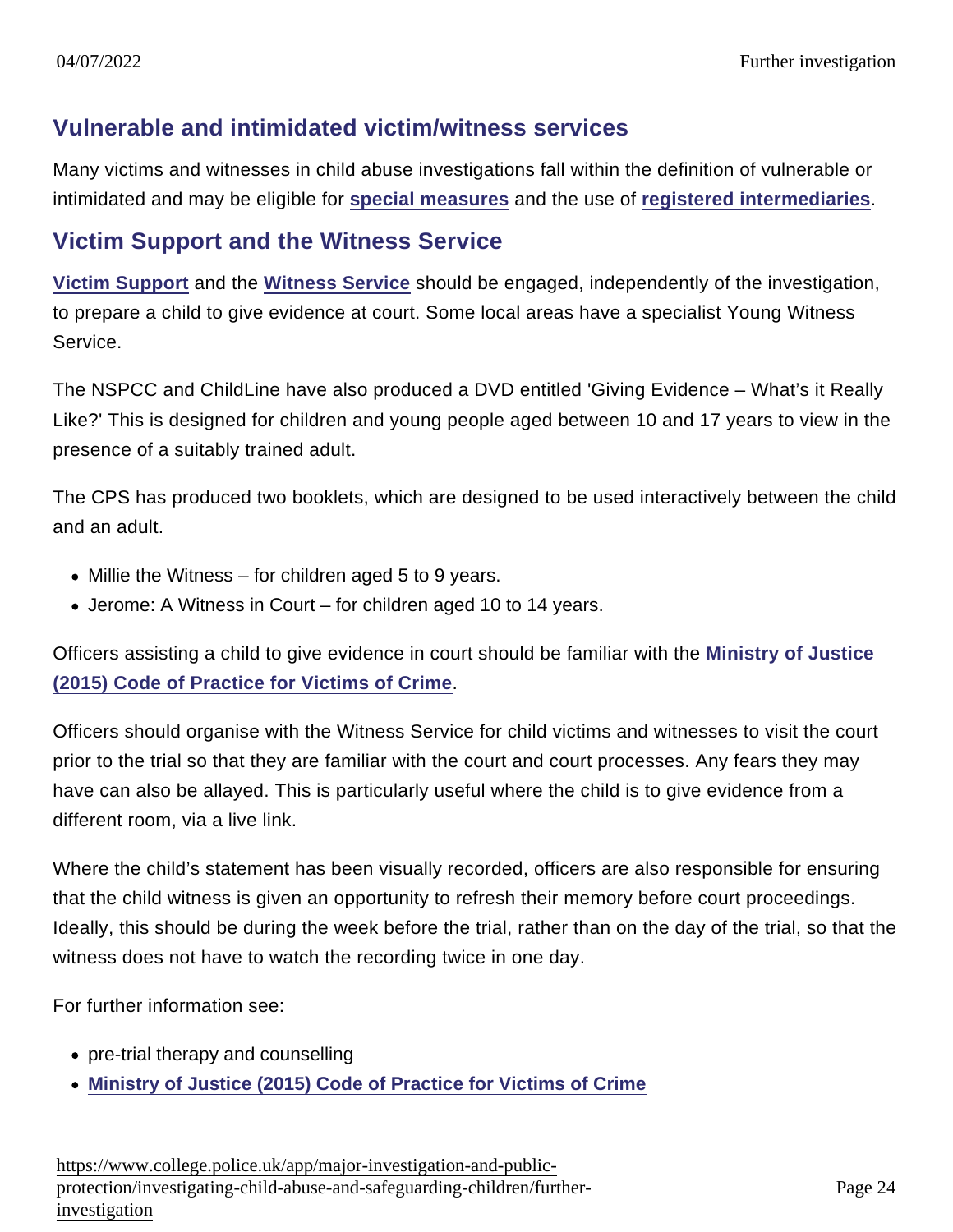• the forthcoming APP on working with vulnerable people

#### Attendance at court

The vulnerability of a victim means that the process of their attendance at court needs to be managed carefully. [Witness care units](https://www.app.college.police.uk/app-content/prosecution-and-case-management/victim-and-witness-care/#witness-care-units) are staffed by witness care officers who act as the single point of contact (SPOC) for victims and witnesses. Witness care officers can provide support, or other similar local services may be available such as the NSPCC child witness project. The SIO should discuss the arrangements with the CPS to ensure that victims and witnesses have specific days and times to attend court, and that their attendance is not prolonged.

Although a costly practice, it can be useful for members of the inquiry team to collect the victim or witness personally and accompany them to court. To preserve the integrity of the evidence that the victim or witness gives, and to avoid suggestions of coaching during journeys to or from court, any conversations should be recorded.

#### Linking or separating cases

The SIO should consider the implications for a victim or witness who may have to give evidence against more than one offender. Depending on the needs of the victim, the CPS will be able to advise on the possibility of linking or separating cases (relating to offenders and offences), which may help to reduce potential stress on the victim.

Where the victim or witness has to give evidence on more than one occasion, more than one signed original copy of a victim or witness statement should be obtained at an early stage. This will alleviate the problem of retrieving original documents from the crown court following earlier conviction or acquittal.

#### Sustained victim/witness contact

Most investigations benefit from maintaining victim/witness contact prior to and throughout the judicial process. This approach enables the inquiry team to keep track of potential victims and witnesses and facilitates court warnings. Police personnel may be involved in this process, but multi-agency partners can undertake victim/witness liaison and this has been well received by the courts. Victim/witness liaison can be maintained by: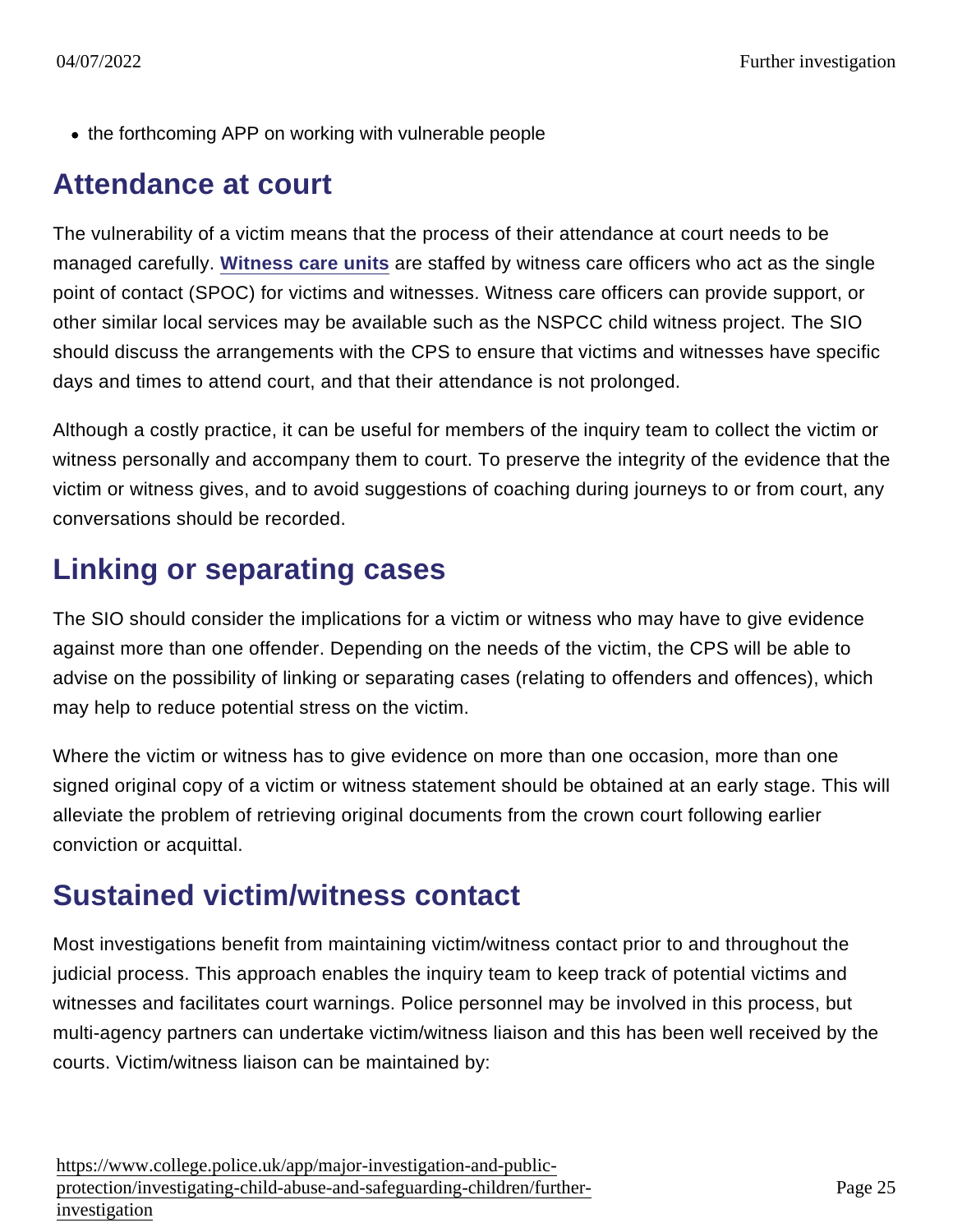- civilian employees
- an independent agency (for example, the NSPCC)
- children's social care
- witness care units and witness care officers

When the police contact victims and witnesses, they should identify any apparent or potential welfare issues. Officers should refer to force policies for guidance on preventing self-harm and suicide.

#### Victim/witness contact records

A dedicated record of all contact with each victim or witness should be maintained throughout an inquiry. Records should include sufficient detail and be kept in accordance with local force policy. It may be appropriate for entries to be kept in duplicate, retaining one copy in the record and registering the second copy centrally within the investigation. This provides an audit trail and a single point of reference if required by the liaison officer during court proceedings.

#### Discussion points

The SIO should set parameters regarding matters that should or should not be discussed with a victim or witness.

For further information see [Investigators responding to victims enquiring about criminal](https://www.app.college.police.uk/app-content/prosecution-and-case-management/victim-and-witness-care/#investigators-responding-to-victims-enquiring-about-criminal-injuries-compensation) [injuries compensation](https://www.app.college.police.uk/app-content/prosecution-and-case-management/victim-and-witness-care/#investigators-responding-to-victims-enquiring-about-criminal-injuries-compensation) .

#### Victim/witness visits

The allegations being made may necessitate a number of visits to a victim or witness. In accordance with the [Criminal Procedure and Investigations Act 1996](http://www.legislation.gov.uk/ukpga/1996/25/contents) notes of such visits must be disclosed. Notes should be made in bound booklets not loose leaf unless there is an unavoidable reason, which must be documented.

# Additional sources of evidence

A number of specialist police departments, multi-agency teams or officers may hold evidence about actual abuse and/or its impact on a child.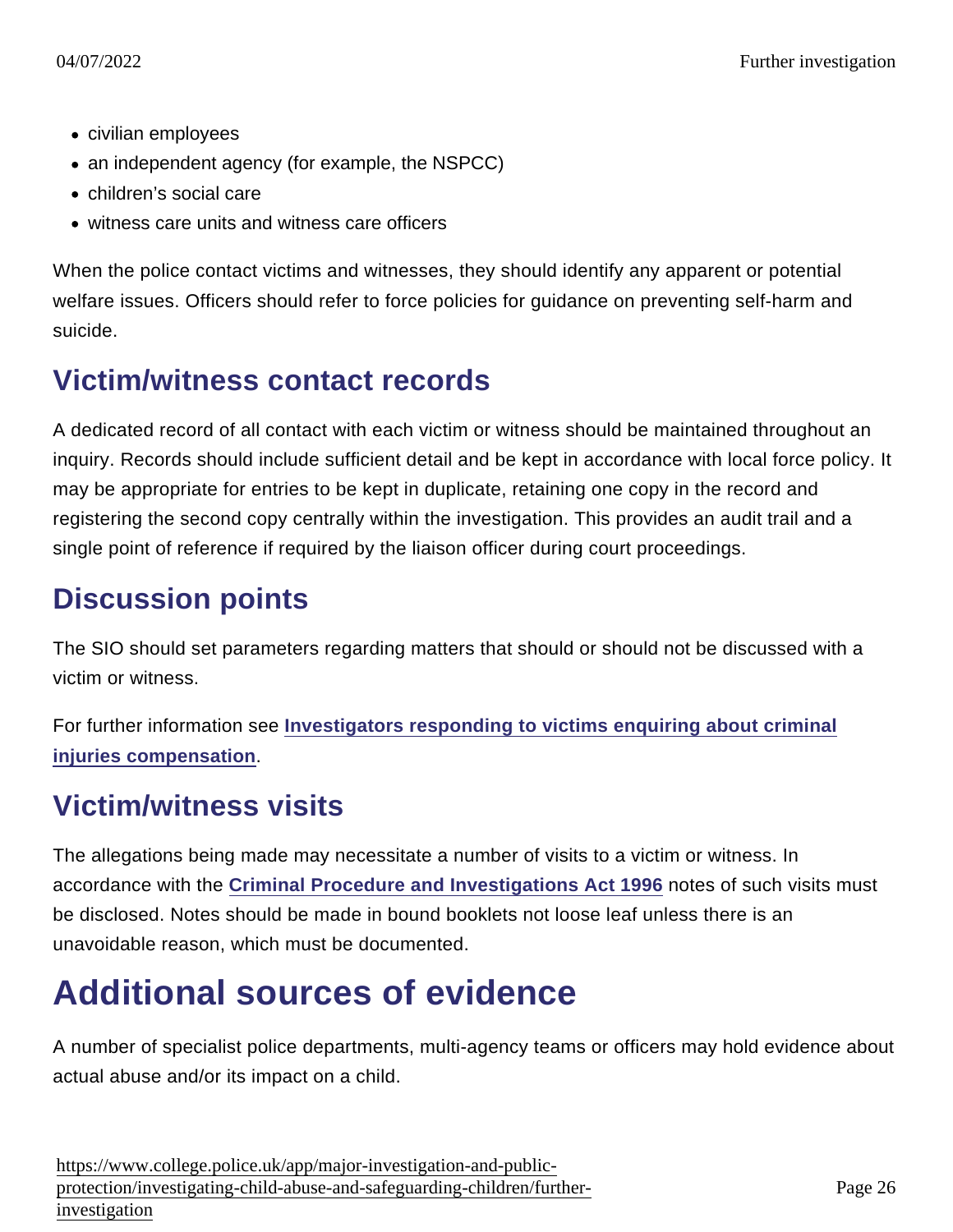#### Debriefing the first officer at the scene

The first officer at the scene is a witness and the investigating officer should take a statement from that officer. Supervisors should ensure that the welfare of such officers is considered during the debriefing, as elements of the investigation are likely to be distressing.

Debriefing should cover the officer's initial appraisal of:

- the victim's injuries and reactions, and those of any other children in the house
- their observations of the scene
- risk factors relating to the victim, suspect or others
- unsolicited comments made by the suspect
- any first description of the incident as provided by a witness or victim
- significant statements made by the suspect
- actions taken by the officer at the scene and afterwards, and the reasons for those actions (for example, any exercise of police protection powers or referral to children's social care or any other agency)

Any of these issues should be included in the officer's evidence and recorded in their statement.

#### House-to-house enquiries and enquiries with other potential witnesses

Careful questioning in house-to-house enquiries may uncover information about the child (for example, things said or avoidance behaviour). It may also elicit observations about things heard and seen, and the behaviour of the suspect towards the child. While some of the evidence may be inadmissible, it can help rebut the suspect's account and assist the investigation by confirming suspicions. Such evidence may also be important in child protection proceedings and family or civil proceedings, including child contact disputes or applications for civil injunctions. It can also be used to help frame civil orders and bail conditions correctly.

House-to-house enquiries may require slightly different planning in a child abuse investigation because the defined area for the operation may only include the immediate neighbours of the victim. Alternatively, it may include residents close to schools, parks or other places where related incidents have, or are believed to have, occurred. Officers should consider whether: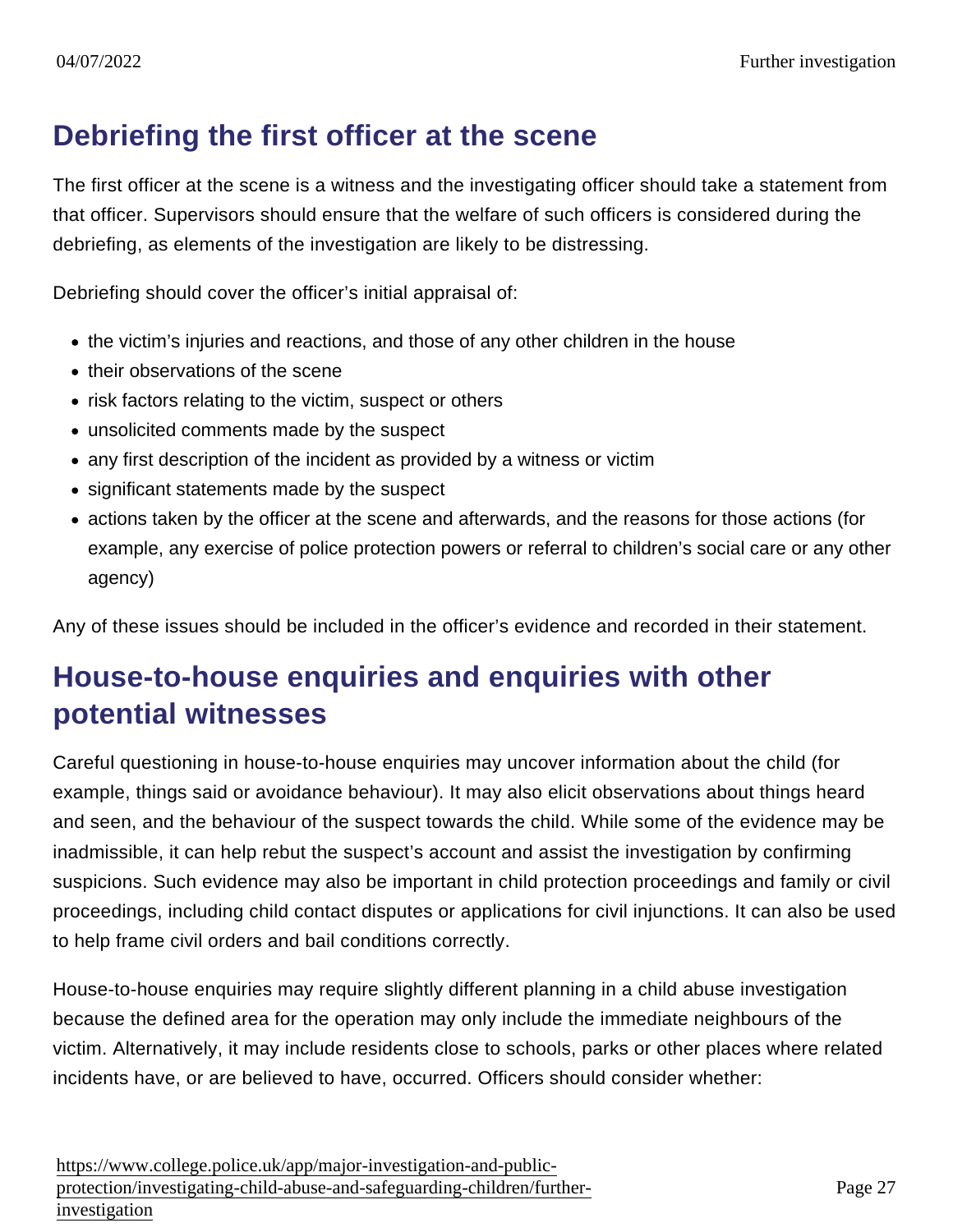- the sensitive nature of an enquiry requires particular questioning techniques to establish what the neighbour saw or heard, without disclosing the exact nature of the alleged offence or incident
- it is appropriate to use a standard questionnaire to elicit information
- questionnaires should use open-ended questions to allow interviewees to describe previous incidents and provide further evidence
- the questions asked should be constructed to relate to general issues about the family and/or other children who may be at risk through contact with the suspect (for example, parenting style and use of discipline)

#### Covert methods

These methods should be considered in child abuse investigations, for example, where there is an allegation of rape of a child and it is not possible to prevent contact between the victim and suspect, but it is suspected that the abuse is continuing. Covert surveillance may be used to prove that a child is visiting, or being visited by, the suspect in cases where this is denied. The priority should always be to protect a child from abuse. While monitoring the activity recorded by covert methods (for example, surveillance) officers should employ a child protection strategy that includes effective intervention measures to prevent harm to the child. If covert methods identify further abuse, the authorising officer needs to have a documented plan detailing methods of intervention and their use.

Officers considering the use of covert methods in child abuse cases should seek advice from the appropriate force covert operations advisers or department (or local equivalent).

Intelligence originating from police-registered covert human intelligence sources or other sensitive or covert sources cannot usually be shared with other agencies. If this information is relevant for the protection of the child, the authority of a senior officer must be sought before disclosure, in accordance with force procedures.

## Information and services from other agencies

Records held by other agencies (particularly children's social care or the NSPCC) may reveal previous reports or incidents, evidence of the existence of abuse or evidence of the impact of abuse that will assist the investigation. This can include information from agencies involved before or after the investigation.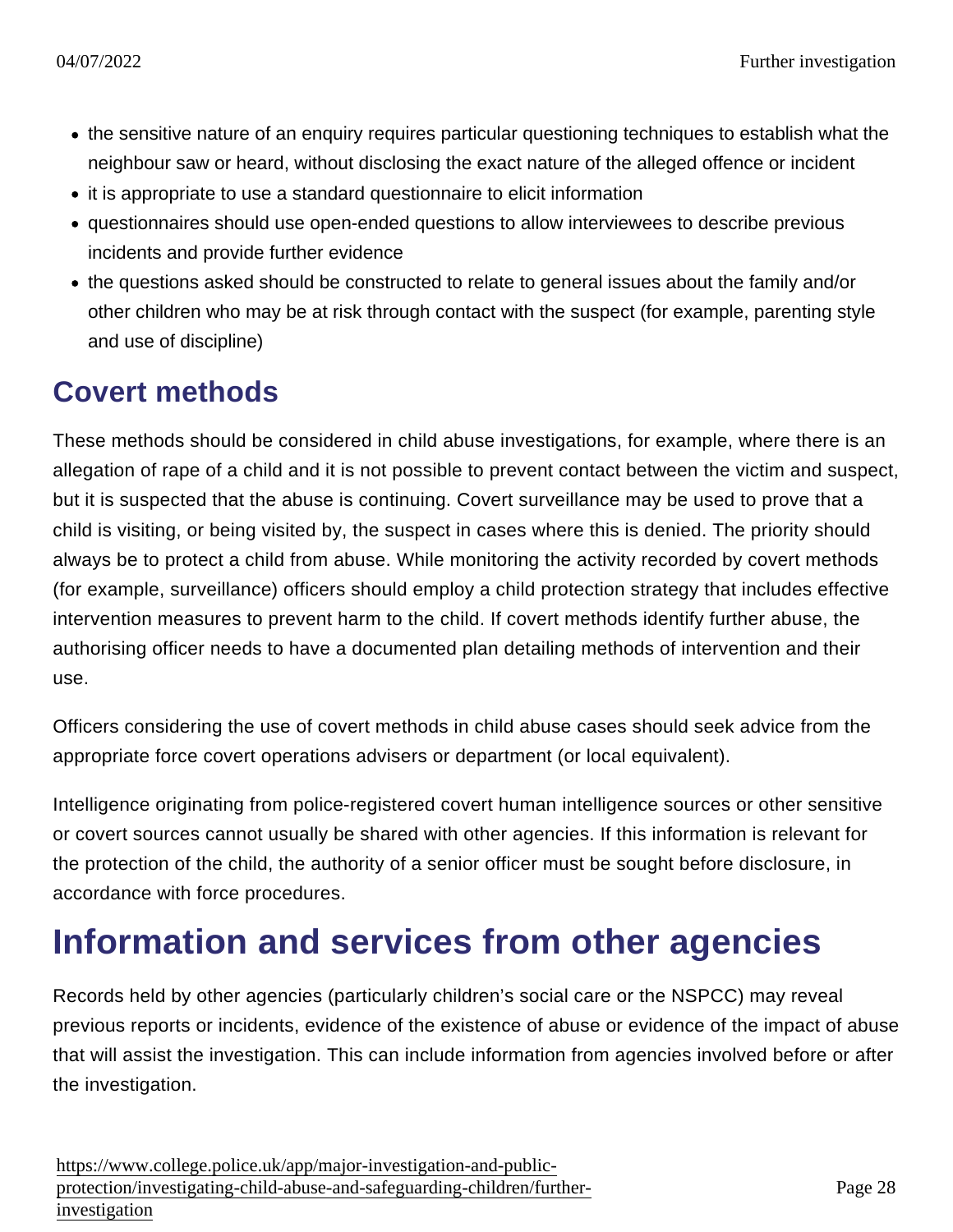Such third-party material may also provide [corroborative evidence](https://www.app.college.police.uk/app-content/major-investigation-and-public-protection/child-abuse/complex-investigations/#corroborative-evidence) to support or disprove an allegation. See corroborative evidence.

For further information see the forthcoming APP on working with partners.

#### Agency enquiries

Officers should approach agencies for the following information.

- Where the child lives and any previous addresses.
- Details about any other children with whom the suspect has had contact.
- Any other names used by the child or family.
- Details about a victim's childcare providers, schools and any youth services with which they may have had contact.

Where possible, contact should be made with the individual who leads on child protection matters in a particular establishment. The forthcoming APP on working with partners includes details about agencies and service providers who can advise and assist.

## Suspect interviews

Supervisors should ensure that all officers conducting suspect interviews are appropriately trained and comply fully with the [Police and Criminal Evidence Act 1984](http://www.legislation.gov.uk/ukpga/1984/60/contents) . Depending on the seriousness or complexity of the alleged offence(s), supervisors should consider appointing a trained interview coordinator to assist in the investigation.

Information from the suspect interview should be used to make decisions on police bail.

For further information see:

- [CPS \(2013\) Guidelines on Prosecuting Cases of Child Sexual Abuse](http://www.cps.gov.uk/consultations/csa_guidelines_v2.pdf)
- [APP on Investigative interviewing](https://www.app.college.police.uk/app-content/investigations/investigative-interviewing/)

## Planning lines of questioning

In addition to obtaining a first account from a child abuse suspect, the following areas should be considered when planning lines of questioning.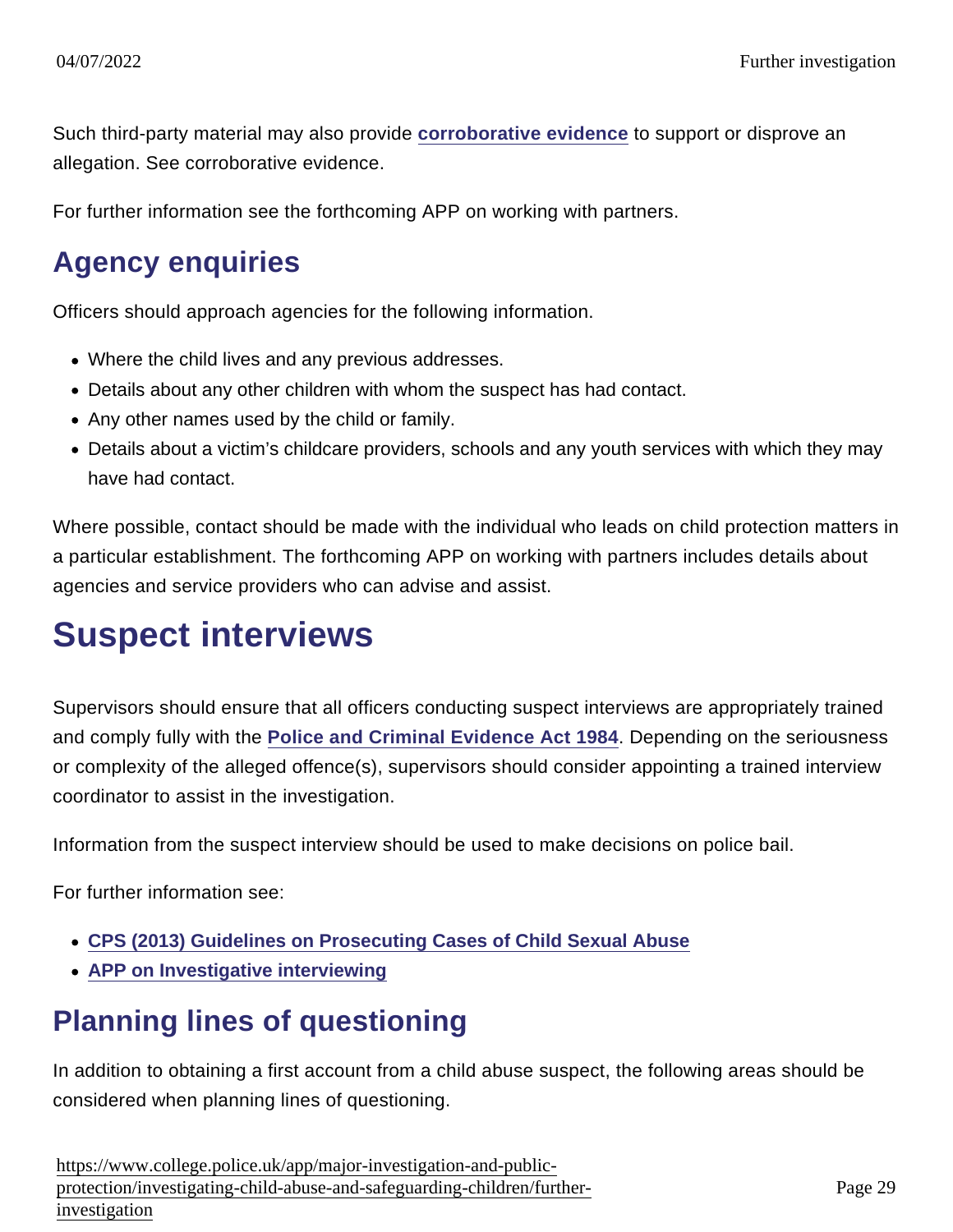- Circumstances leading up to the alleged offence.
- Motive(s) when committing the alleged offence.
- Bad character of the suspect.
- General relationships with children and child contact arrangements, if applicable (for example, using an address where there are children or vulnerable adults).
- Relationship with other family members, family structure and functioning.
- Any circumstances in which children of the family have lived away from home.
- Contact with external support agencies.
- Parenting style, where applicable.
- Self-care and care of other family members, where applicable.
- Issues relating to grooming, such as membership of children's organisations and interest in children's websites.
- Any drug or alcohol misuse.

Specialist support and advice can be obtained from the [National Crime Agency \(NCA\) Major](https://www.nationalcrimeagency.gov.uk/what-we-do/how-we-work/providing-specialist-capabilities-for-law-enforcement/major-crime-investigative-support) [Crime Investigative Support](https://www.nationalcrimeagency.gov.uk/what-we-do/how-we-work/providing-specialist-capabilities-for-law-enforcement/major-crime-investigative-support) and CEOP's behavioural analysis unit.

#### Indecent images of child abuse and related offences

Early consultation with CEOP's behavioural analysis unit and cross-referencing any relevant identification data with their Child Exploitation Tracking System database should be considered. When interviewing suspects about child abuse images, investigators from the force hi-tech crime unit and the child abuse investigation unit should, where possible, form part of the interview team. Any technical issues can then be dealt with as they arise during the interview, and the number of interviews required may be reduced.

Interviewing a suspect prior to the digital examination of seized storage media provides an opportunity to establish specific information such as the ownership of the computer and who has access to it. Investigators need to establish:

- who was operating the computer at the time that the images in question were downloaded
- the suspect's access to other computers, storage devices or (wireless) networks
- the type of virus protection or firewall use
- the length of time any security protection has been in place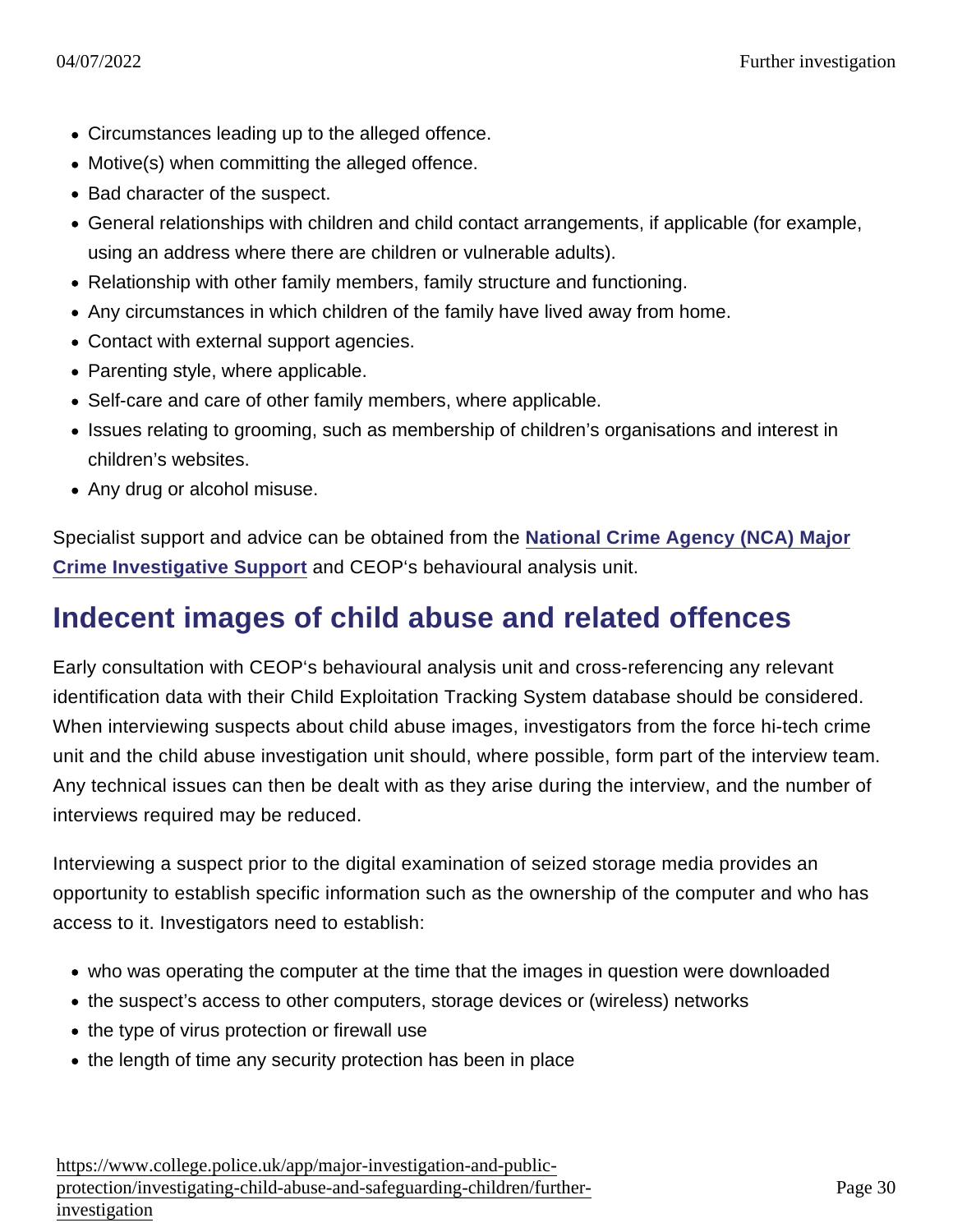Interviewers should request passwords from suspects to help them examine the material.

Under the [Regulation of Investigatory Powers Act 2000 Part III](http://www.legislation.gov.uk/ukpga/2000/23/part/III) , suspects can be required to disclose encryption keys or passwords if there is no alternative or other reasonable method of gaining access to a computer which has been lawfully acquired by the police.

For further information see [Managing the risk of suicide for persons under investigation for](https://library.college.police.uk/docs/appref/Suicide-Risk-Operational-Advice-Final.pdf) [online child sexual abuse and exploitation \(June 2019\)](https://library.college.police.uk/docs/appref/Suicide-Risk-Operational-Advice-Final.pdf) .

#### Interview questions

The following matters should also be covered in the interview.

- Length of time a suspect has owned or possessed the computer, when anyone last used it, and whether there has ever been any suggestion of a virus or fraud or similar, and what was done about it.
- Who has access to the machine (including their contact details) and when and why another person has used the machine.
- Method used to download images.
- Suspect's level of experience in using the internet.
- How the suspect stores images (this can help establish whether the suspect intended to store images away from the computer or distribute them to others via disk – the meticulous cataloguing and recording of images may also help establish intent).
- Name of the internet service provider this is required to enable further enquiries with the internet service provider and obtain evidence from their servers.
- How the suspect connects to the internet (for example, via television or telephone lines) this allows investigators to explore the connection between the suspect and the indecent images via the method of internet connection.
- The suspect's email addresses it may be necessary to apply to the internet service provider to suspend the suspect's email account(s) so that potential evidence is not lost.
- Type of activity the suspect normally undertakes on the internet a comparison can then be made between their stated use of the internet and the computer's record of their actual use, and this may confirm or deny the suspect's account.
- Passwords used for operating systems and files, name(s) of encryption programme(s) used, and password or pass phrases used in encryption programmes.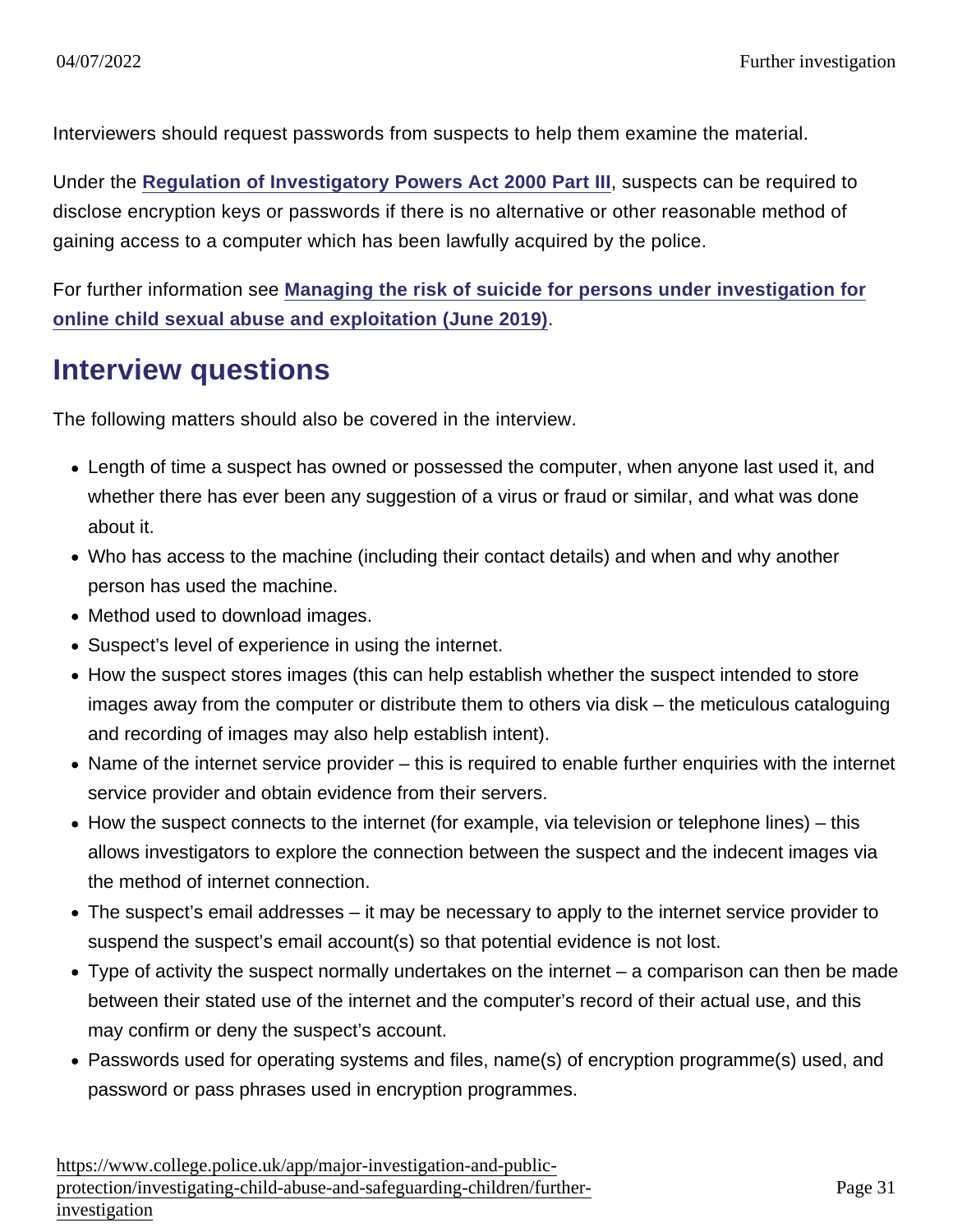It is important that the information listed in interview questions is collected as soon as possible, and preferably on the date of seizure of the images. There is usually a long gap between seizure and detailed forensic results. If these questions are not asked until later in the criminal justice process (for example, during the trial), the suspect might say that they do not remember particular information.

## Pre-charge advice, charging and the CPS

Officers should note that all child abuse cases fall within the pre-charge advice scheme, even when a guilty plea is likely. Pre-charge advice and charging decisions should be sought in accordance with local systems.

#### Early liaison

Early and ongoing liaison with the CPS is important as it helps the crown prosecutor to make decisions about a particular case, and supports a successful prosecution. It also helps to identify measures necessary for the protection of the victim(s), if applying for a remand in custody or prior to a sentencing decision. See also [CPS \(2013\) Guidelines on Prosecuting Cases of Child](http://www.cps.gov.uk/consultations/csa_guidelines_v2.pdf) [Sexual Abuse](http://www.cps.gov.uk/consultations/csa_guidelines_v2.pdf) .

The information in the [file preparation checklist](https://www.app.college.police.uk/app-content/major-investigation-and-public-protection/child-abuse/further-investigation/#file-preparation-checklist) will not always be readily available, but it should be passed to the CPS as soon as possible. The CPS must be updated of any change in circumstances.

#### **Orders**

When the CPS is in possession of all the appropriate information available, it enables the court to make a range of orders including:

- [foreign travel orders](http://www.legislation.gov.uk/ukpga/2003/42/part/2/crossheading/foreign-travel-orders)
- [sexual offences prevention orders](http://www.legislation.gov.uk/ukpga/2003/42/part/2/crossheading/sexual-offences-prevention-orders)
- [risk of sexual harm orders](http://www.legislation.gov.uk/ukpga/2003/42/part/2/crossheading/risk-of-sexual-harm-orders)

For further information see:

- [APP on managing sexual offenders and violent offenders](https://www.app.college.police.uk/app-content/major-investigation-and-public-protection/managing-sexual-offenders-and-violent-offenders/)
- the forthcoming APP on working with vulnerable people

[https://www.college.police.uk/app/major-investigation-and-pu](https://www.college.police.uk/app/major-investigation-and-public-protection/investigating-child-abuse-and-safeguarding-children/further-investigation)blic[protection/investigating-child-abuse-and-safeguarding-children/fu](https://www.college.police.uk/app/major-investigation-and-public-protection/investigating-child-abuse-and-safeguarding-children/further-investigation)rther[investigation](https://www.college.police.uk/app/major-investigation-and-public-protection/investigating-child-abuse-and-safeguarding-children/further-investigation)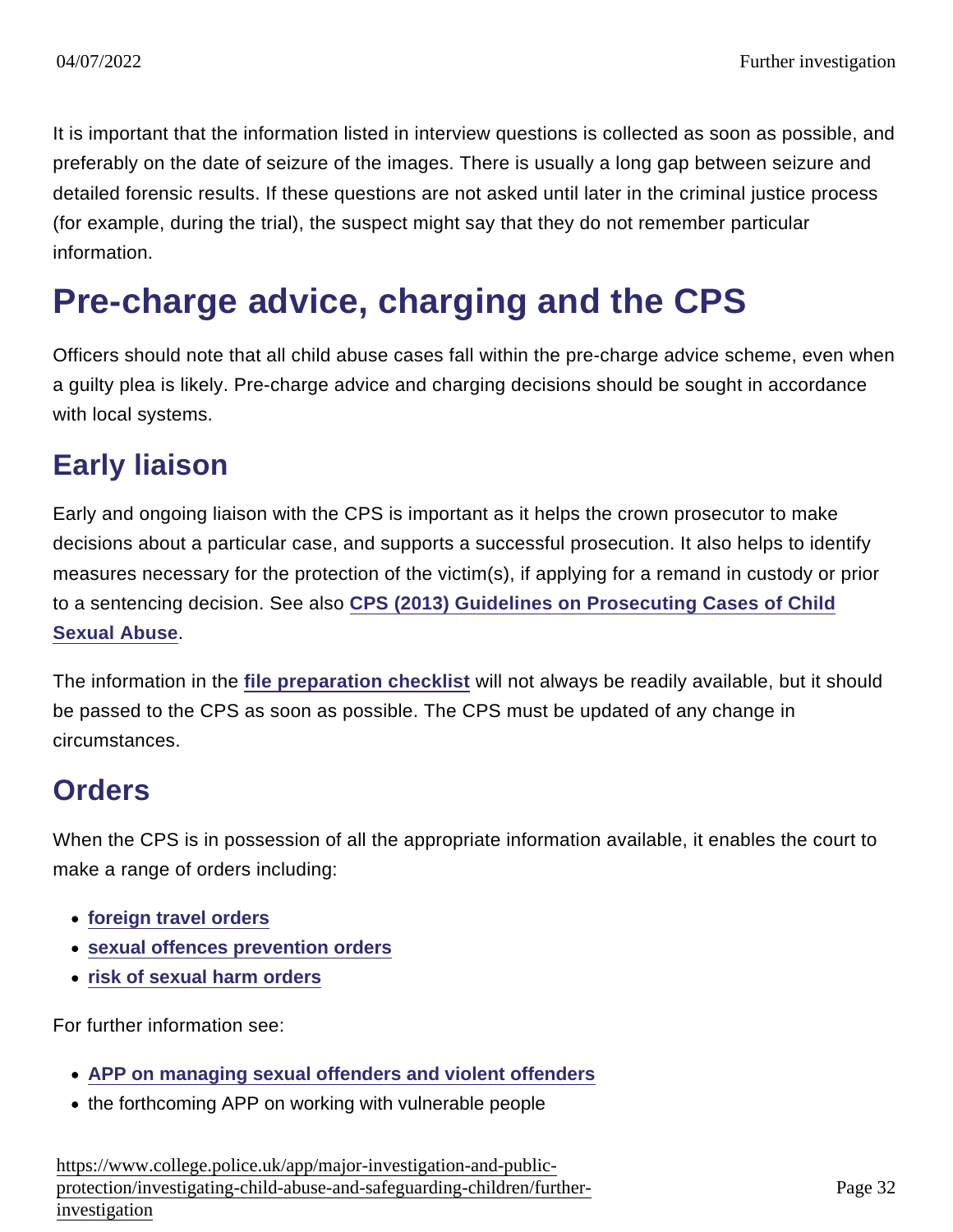#### File preparation checklist

The CPS will require the following information.

- All relevant victim statements (including withdrawal statements, medical statements and transcripts of victim interviews, victim personal statements and any statement made on behalf of the victim).
- All relevant witness statements (including from neighbours and other children).
- Case exhibits (including photographic evidence).
- Audio or visual recordings of victim, witness and suspect interviews.
- Any photographic or CCTV evidence.
- Relevant police records, for example, pocket notebook entries, risk assessments recorded on forms, incident logs, custody records and recordings of 999 calls.
- Crime reports and intelligence relating to previous allegations including those against other victims, which may indicate potential similar fact evidence or be relevant for a bad character evidence application.
- Any past, current or proposed civil or family proceedings.
- Any previous convictions.
- Details of the victim's injuries (from the medical report, photographs and police observations).
- Description of the scene with any photographic evidence or relevant statements, including those from the first officer at the scene.
- Whether the suspect used a weapon.
- Whether the suspect made any threats before the attack or has made any since.
- Whether the suspect planned the offence.
- Details of any other children having regular contact with the suspect.
- Details of any grooming activity by the suspect.
- Chances of the suspect reoffending.
- Measures taken to protect the victim from the suspect, such as exercise of police protection powers.
- Whether the suspect, victim or witness requires an interpreter or registered intermediary.
- Names of any interpreters or registered intermediaries used during police interviews.
- Any requests by the suspect, victim or witness for an interpreter of the same sex or of a particular ethnic group, political orientation or affiliation.
- Views of the officer, parent or carer and child (where appropriate) regarding special measures.
- Whether there is a need for an early special measures meeting with the CPS.

[https://www.college.police.uk/app/major-investigation-and-pu](https://www.college.police.uk/app/major-investigation-and-public-protection/investigating-child-abuse-and-safeguarding-children/further-investigation)blic[protection/investigating-child-abuse-and-safeguarding-children/fu](https://www.college.police.uk/app/major-investigation-and-public-protection/investigating-child-abuse-and-safeguarding-children/further-investigation)rther[investigation](https://www.college.police.uk/app/major-investigation-and-public-protection/investigating-child-abuse-and-safeguarding-children/further-investigation)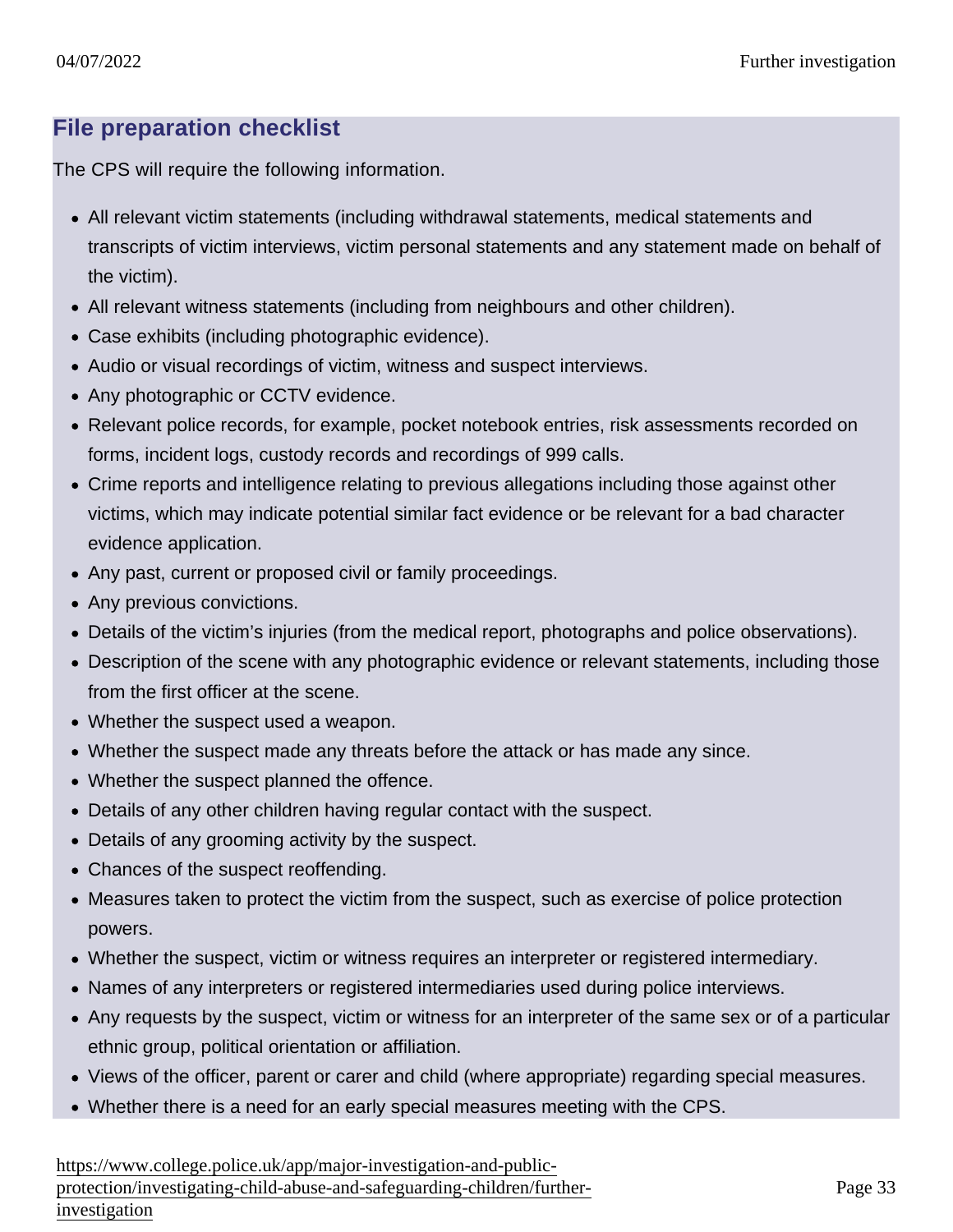- Any witness needs in connection with going to court (for example, special measures or a registered intermediary) and, where applicable, information to support a special measures application.
- Evidence of the suspect or the suspect's relatives or associates contacting the victim or the victim's family since the incident or post charge.
- Any relevant records or statements from other agencies.
- Details of previous involvement of children's social care and any joint agency action taken.
- Details about the child's circumstances which will assist the CPS to make decisions about the effect that giving evidence may have psychologically or emotionally on the child.
- Details of any past, current or proposed therapeutic help provided, or intended to be provided, to the child or witness (see the forthcoming APP on working with vulnerable people).
- Details of any mental health issues, drugs and alcohol misuse relating to any party in the case.
- Details of the wishes and feelings of the victim and parent or carer about going to court.
- Details of any unused material in accordance with the [Criminal Procedure and Investigations](http://www.legislation.gov.uk/ukpga/1996/25/contents) [Act 1996](http://www.legislation.gov.uk/ukpga/1996/25/contents) .
- Details of other potential evidence or evidence currently being processed and, therefore, not available as part of the file, and details of when this will become available.

# Remand, police bail and release of suspects

### Risk posed by the suspect

When a decision has been made to release a suspect with or without charge, the risks the suspect poses to the victim, and the risks others pose to the suspect need to be considered.

The risk posed by the suspect is particularly relevant when the suspect is a member of the victim's household, a relative, friend or associate with routine access, or they have access to other children (for example, through their profession or hobbies). In these circumstances, it may be appropriate to involve other agencies in the risk management process.

## Remand

Where a suspect is charged with an offence concerning child abuse, it may be appropriate to ask the CPS to apply for a remand in custody. Prior to a decision to allow bail, victims and their parents or carers and children's social care should be consulted where possible. All efforts should be made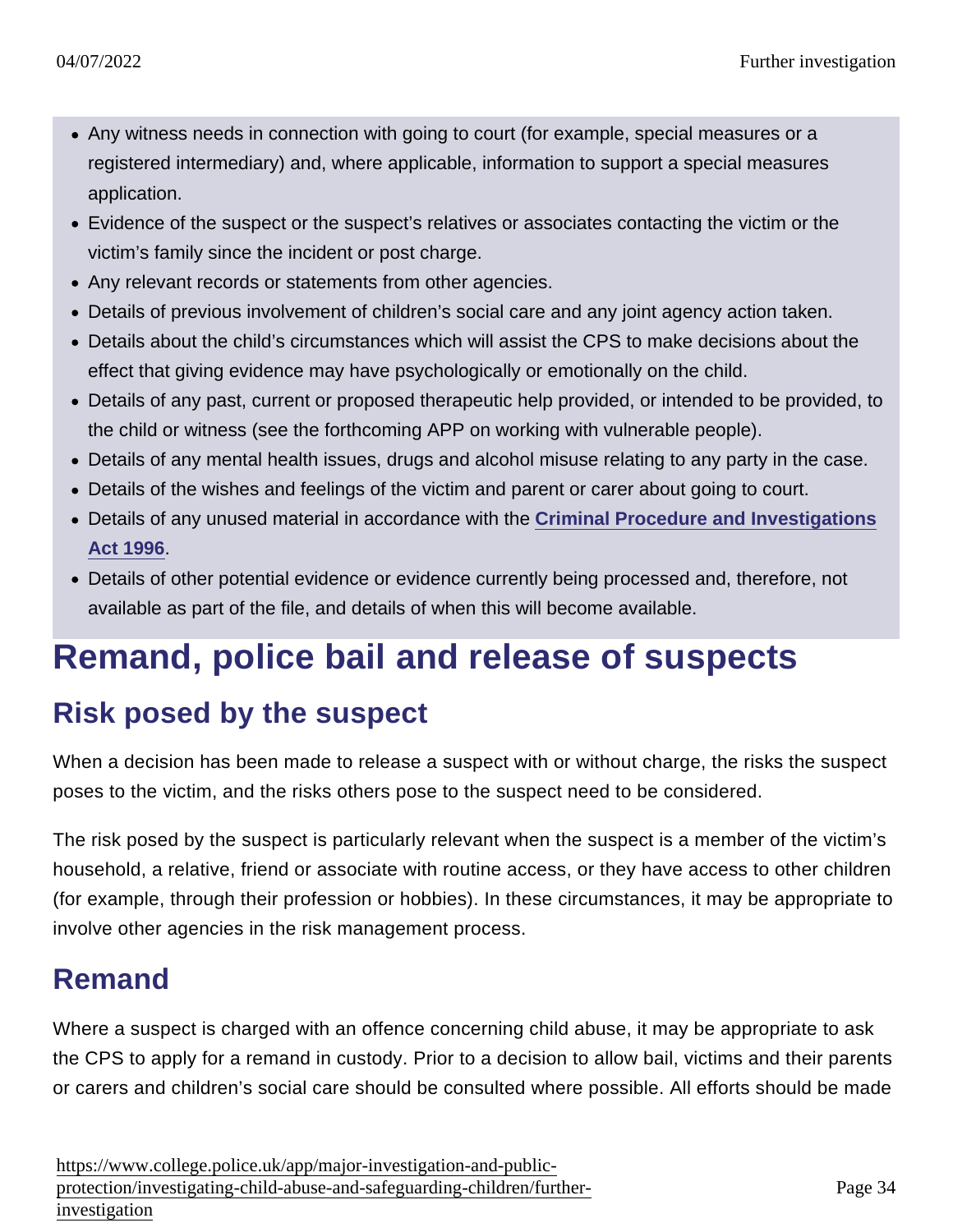to impose effective bail conditions that protect victims, children and witnesses from further intimidation and abuse. 'Children' in this context includes other children who may be placed at risk of harm.

#### Bail

If there is insufficient evidence to charge a suspect, releasing them under [PACE s47\(3\)](http://www.legislation.gov.uk/ukpga/1984/60/section/47) to enable further enquiries to be completed is an option. This allows time for other witnesses to come forward and for a more detailed investigation to be undertaken. The [Criminal Justice Act 2003](http://www.legislation.gov.uk/ukpga/2003/44/part/2) allows for bail conditions to be imposed where a suspect is bailed to return to a police station while precharge advice is being sought from the CPS.

#### Bail conditions

Custody officers should consider including the following restrictions when imposing police bail conditions so that children and other witnesses are given maximum protection.

- Not contacting the victim either directly or indirectly.
- Not going within a certain distance of the victim's home or school.
- Not going within a specified distance of any school or other places that the victim, the victim's siblings or other children frequent (for example, shopping areas, leisure and social facilities, homes of childminders, family or friends).
- To live at a specified address, which is not that of the victim or any other household containing children.
- To report to a named police station on specific days of the week at specific times.
- To obey the curfew as applied and to require suspects to present themselves to a police officer during the period of the curfew (for example, at school opening times).
- Not to use the internet or to refrain from visiting particular sites or engaging in communications via instant messenger.

Any conditions imposed should be justifiable and capable of being policed for compliance. The reasons for the conditions need to be recorded in accordance with local policy.

#### Keeping the victim and parent or carer informed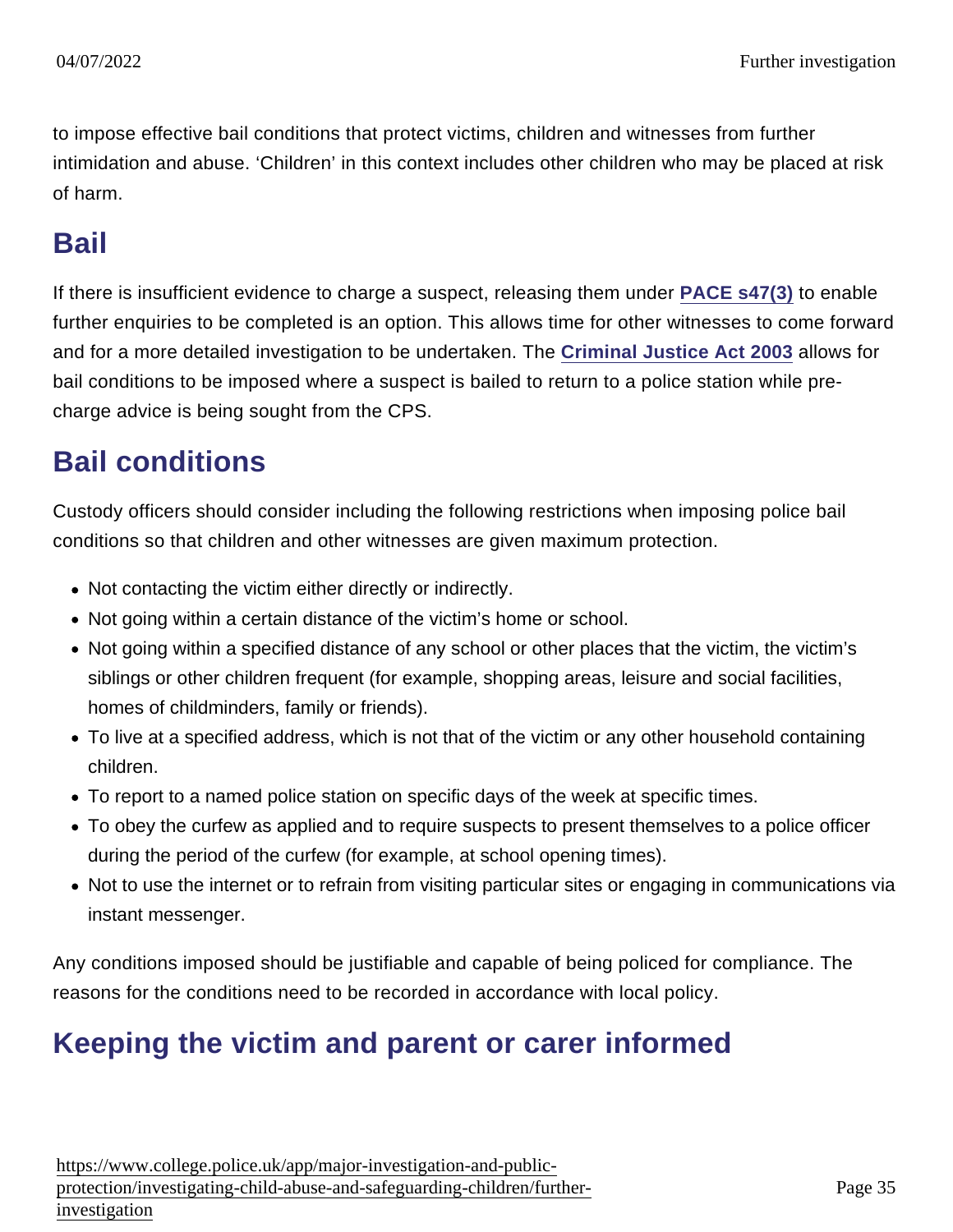Once a decision on bail has been made and before the suspect has actually been released, the investigating officer should contact the victim and their parent or carer. The victim and parent or carer should be updated throughout the investigation and during the pre-trial period in accordance with [Ministry of Justice \(2015\) The Code of Practice for Victims of Crime](https://www.gov.uk/government/uploads/system/uploads/attachment_data/file/470212/code-of-practice-for-victims-of-crime.PDF) . In particular, they should be informed of any decision to charge and/or bail the suspect, including details of any bail conditions. A description of the conditions that have been placed on the suspect should be given to the victim and carer, along with the action to be taken if the conditions are breached. Once a decision has been made to bail a suspect, the suspect's release should not be delayed by difficulties in contacting the victim or their representative.

### Victim contact with the offender

Investigators should be aware that the victim may try to contact the suspect/witness(es), particularly as criminal proceedings approach. Such contact may be initiated because the victim is still under the influence of (or perceives that they are still in a relationship with) the suspect. The risk is higher in [child sexual exploitation](https://www.app.college.police.uk/app-content/major-investigation-and-public-protection/child-sexual-exploitation/) cases. Investigators should develop a policy to address this issue and, if necessary, instigate a tactical plan to obtain intelligence and evidence, and ensure that there is support in place for the victim.

Consideration should be given to the legal monitoring of the social media that victims and suspects use. Where the suspect is on bail, strict conditions should be imposed which state clearly that there should be no contact of any type with victims, witnesses or co-accused. The onus is on the suspect to notify their solicitor if they receive any contact from the victim.

Victims must also be informed that friends or relatives of the suspect may approach them, questioning their contact with the police and whether they have been offered compensation regarding the offences committed. Victims should be warned that the caller may record these conversations in an effort to cast doubt on the victim's account. Victims should be told to report any such contact to the police. The force should make the victim aware of the [criminal injuries](https://www.app.college.police.uk/app-content/prosecution-and-case-management/victim-and-witness-care/#compensation) [compensation scheme](https://www.app.college.police.uk/app-content/prosecution-and-case-management/victim-and-witness-care/#compensation) .

Any such contact is likely to be of value to the defence, even if it is not used in evidence and disclosure should be managed through the [Criminal Procedure and Investigations Act 1996](http://www.legislation.gov.uk/ukpga/2003/44/part/5) . If there is contact during the trial, such as occurred in Operation Chalice, the prosecution should be briefed as soon as possible so that the issues can be managed within the legal framework.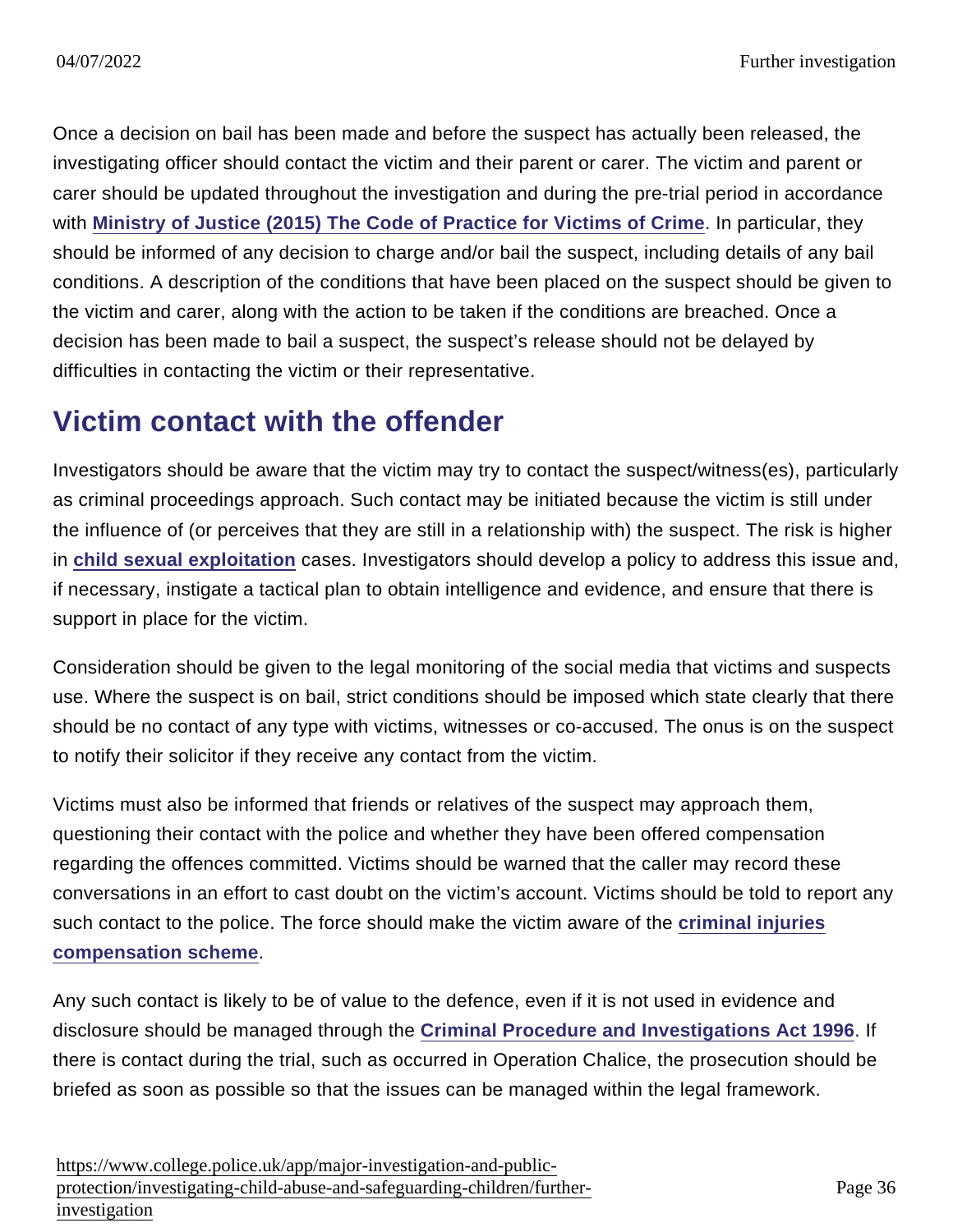### Informing the suspect of no further action

Where it is decided that no further action will be taken against a suspect, the person should be advised of that outcome in accordance with force policy. In particular, suspects should be advised to retain and preserve any documents or other evidence that supports their defence. This is necessary as the investigation could be resumed, for example, if any fresh evidence comes to light, or new or [delayed reporting of child abuse allegations](https://www.app.college.police.uk/app-content/major-investigation-and-public-protection/child-abuse/police-response/risk-and-associated-investigations/#delayed-reporting-of-child-abuse-allegations) are made which are relevant to the earlier investigation.

#### Review panels

There is now an opportunity for decisions to be reviewed where the police or the CPS decides not to pursue a prosecution relating to child sexual abuse. See [ACPO \(2013\) National Child Sexual](https://www.learn.college.pnn.police.uk/CL/Content/Summary/35368) [Abuse Review Panel Guidelines for Police Forces & the Crown Prosecution Service \(CPS\)](https://www.learn.college.pnn.police.uk/CL/Content/Summary/35368) (available from College Learn, which is a RESTRICTED online tool available to [authorised users](https://www.learn.college.pnn.police.uk/CL/Content/Summary/35368) who are logged on to College Learn) and [Victim's Right to Review Scheme](https://www.app.college.police.uk/app-content/major-investigation-and-public-protection/child-abuse/complex-investigations/#victims-right-to-review-scheme) .

#### Multi-agency public protection arrangements and managing potentially dangerous persons

All child abuse investigations must consider the continuing risk of significant harm posed to a specific child or children by a suspect. It may not be possible in the course of an investigation to satisfactorily resolve all such concerns. This is particularly relevant where a conviction cannot be obtained. Where an investigation is concluded and concerns persist about risks presented by a suspect, they must be referred to systems for multi-agency public protection arrangements (MAPPA) offenders and potentially dangerous persons.

Staff need to be familiar with local arrangements for bringing concerns about children to the attention of the force child abuse investigation unit or equivalent. Where continuing concerns exist about the risks posed by a suspect, the officer in the case or the key social worker should ascertain whether the suspect has any convictions for sexual or violent offences that would bring them within the remit of MAPPA.

The unit supervisor should be informed of any existing convictions with a view to making a formal referral to MAPPA. When such a referral is made it must, as a minimum, be supported by a